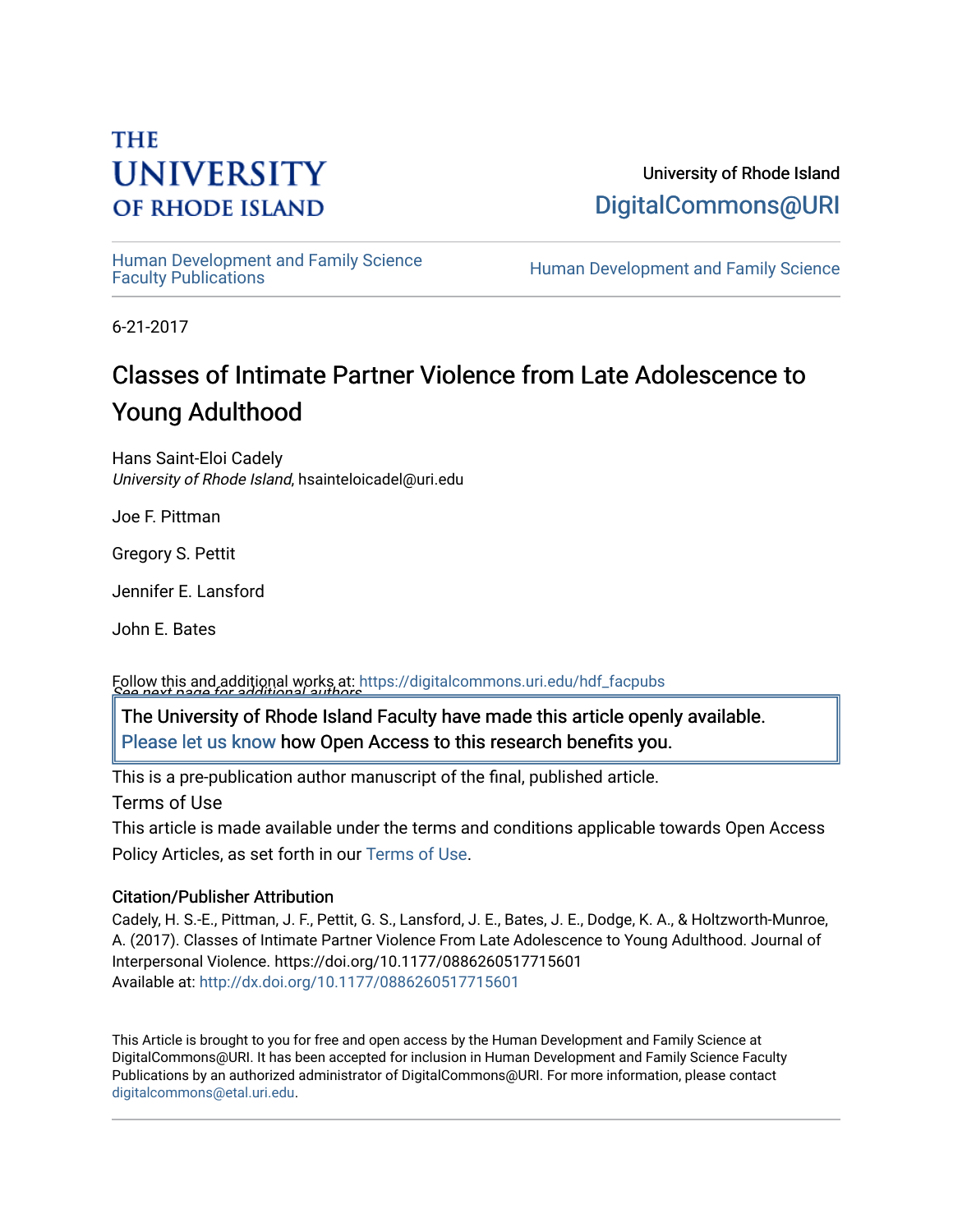# Authors

Hans Saint-Eloi Cadely, Joe F. Pittman, Gregory S. Pettit, Jennifer E. Lansford, John E. Bates, Kenneth A. Dodge, and Amy Holtzworth-Munroe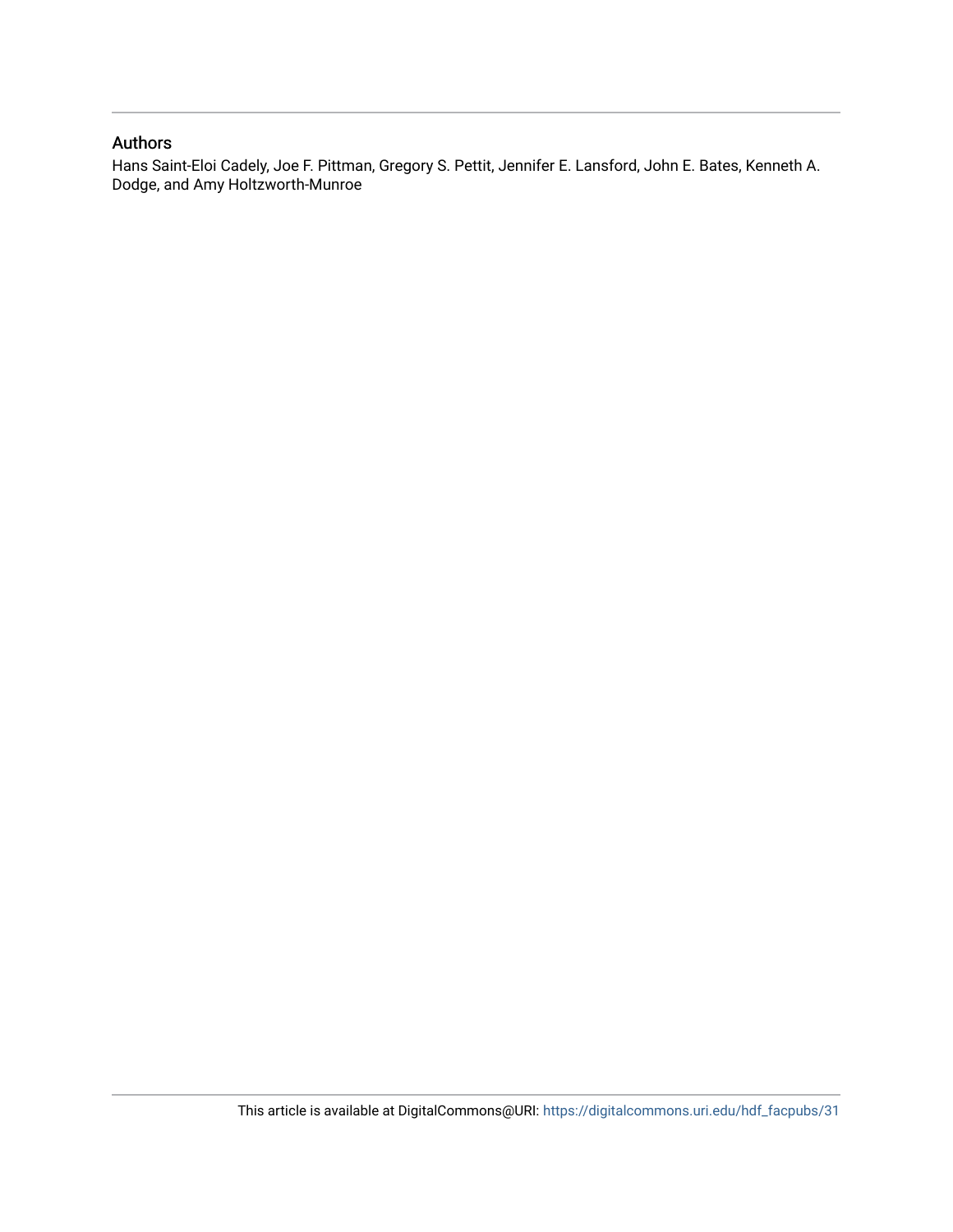Classes of Intimate Partner Violence from Late Adolescence to Young Adulthood Hans Saint-Eloi Cadely, Joe F. Pittman, Gregory S. Pettit, Jennifer E. Lansford, John E. Bates, Kenneth A. Dodge, and Amy Holtzworth-Munroe University of Rhode Island Auburn University Duke University Indiana University

## Author Note

Hans Saint-Eloi Cadely, Department of Human Development and Family Studies, University of Rhode Island; Joe F. Pittman, Department of Human Development and Family Studies, Auburn University; Gregory S. Pettit, Department of Human Development and Family Studies, Auburn University; Jennifer E. Lansford, Social Science Research Institute, Duke University; John E. Bates, Department of Psychological and Brain Sciences, Indiana University; Kenneth A. Dodge, Center for Child and Family Policy, Duke University; Amy Holtzworth-Munroe, Department of Psychological and Brain Sciences, Indiana University.

The Child Development Project has been funded by grants MH42498, MH56961, MH57024, and MH57095 from the National Institute of Mental Health, HD30572 from the Eunice Kennedy Shriver National Institute of Child Health and Human Development, and DA016903 from the National Institute on Drug Abuse.

Correspondence concerning this article should be addressed to Hans Saint-Eloi Cadely, Department of Human Development and Family Studies, University of Rhode Island, Kingston, RI 02881. E-mail: [hsainteloicadel@uri.edu.](mailto:hsainteloicadel@uri.edu)

For more analysis details including missing data and probabilities for engaging in psychological and physical IPV at each wave, see: [https://works.bepress.com/hans-saint-eloicadely/.](https://works.bepress.com/hans-saint-eloicadely/)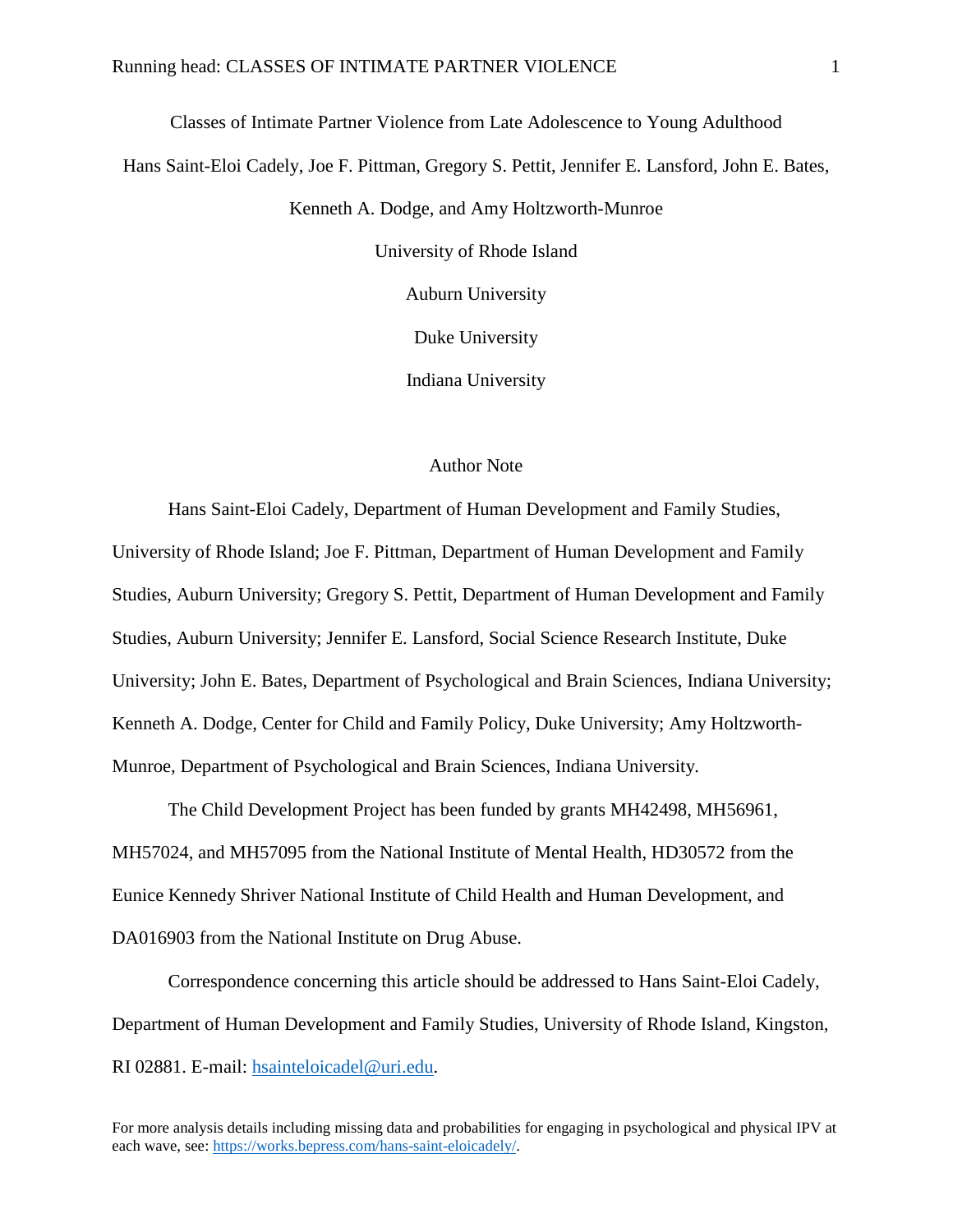## Abstract

Researchers do not agree on how intimate partner violence (IPV) emerges and changes from adolescence to young adulthood. This may be because change in these behaviors varies across individuals. The present study uses a longitudinal, person-centered approach to examine whether there are multiple classes or patterns of change in the perpetration of IPV during the transitional period from adolescence (age 18) to young adulthood (age 25) using data collected annually from a community sample of 484 participants. Latent class analysis was the analytic approach used. Results revealed three patterns for psychological IPV (Little-to-None, Minor/Increasing, and Extensive/Increasing) and two patterns for physical IPV (Little-to-None and Extensive). Patterns varied greatly in number of representatives, although they were more balanced in size for psychological than physical IPV. Variations in IPV behaviors were also revealed across classes, although as expected in a community sample, minor forms of IPV were more common than severe forms. Additionally, classes differed in demographic and relationship status variables. These findings suggest that IPV may occur in multiple distinct patterns as opposed to one average pattern across a population. This suggests that interventions for IPV may need to be geared to differences in patterns in order to enhance their efficacy.

*Keywords*: adolescence, classes, intimate partner violence, latent class analysis, patterns, young adulthood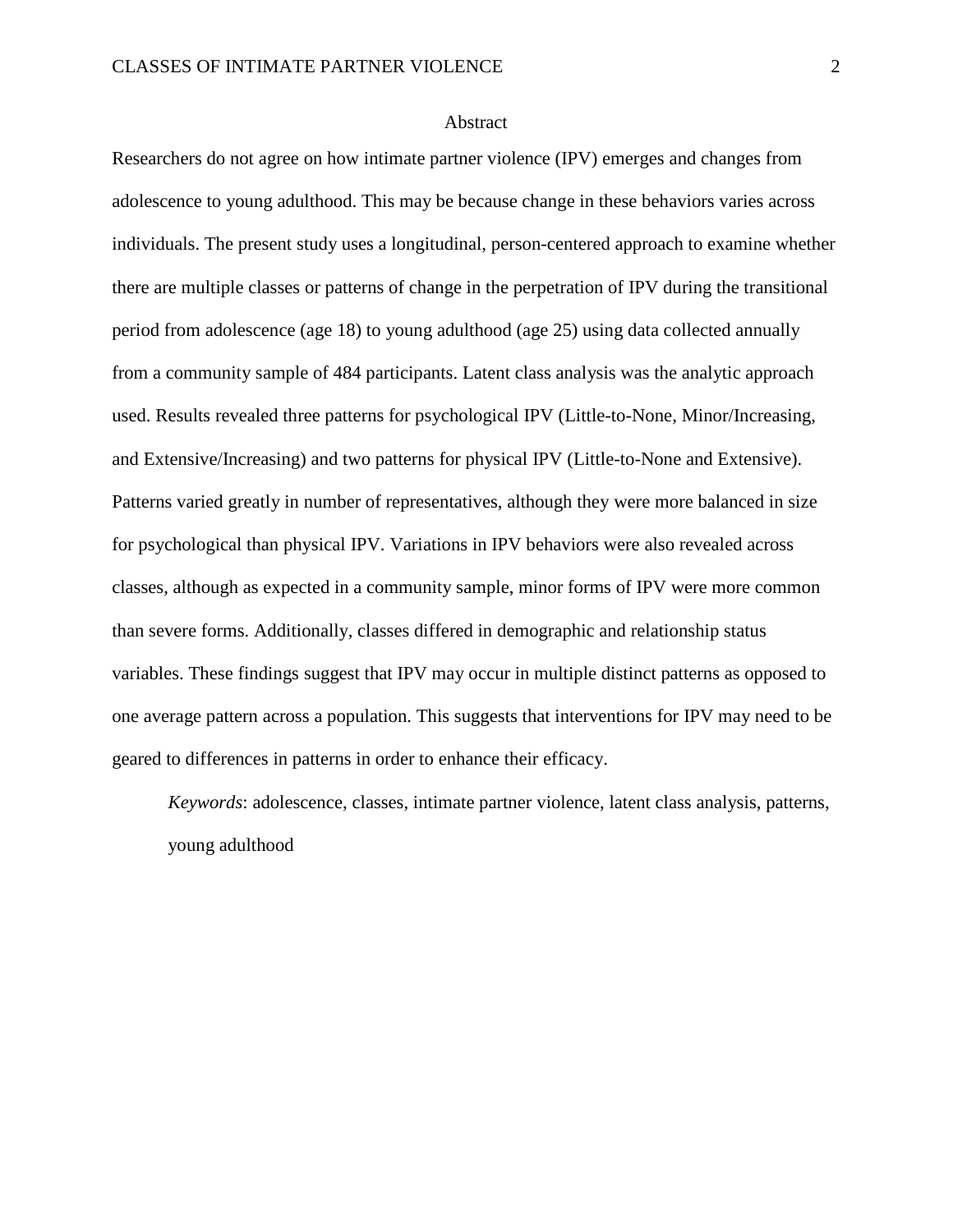Classes of Intimate Partner Violence from Late Adolescence to Young Adulthood

The high prevalence of intimate partner violence (IPV) among adolescents and young adults is well-documented. Up to 90% of this population have perpetrated psychological IPV (e.g., insulting or destroying partner's belongings) (Jouriles, Garrido, Rosenfield, & McDonald, 2009; Lawrence, Yoon, Langer, & Ro, 2009), whereas percentages range between 9%-30% for physical IPV (e.g., grabbing or kicking one's partner) (Berger, Wildsmith, Manlove, & Steward-Streng, 2012; Centers for Disease Control and Prevention (CDC), 2014). Additionally, once initiated, perpetration of IPV appears to persist as adolescents become young adults (Cui, Ueno, Gordon, & Fincham, 2013; Gomez, 2011). However, some studies suggest this behavior is stable across time (Capaldi, Shortt, & Crosby, 2003; Fritz & Slep, 2009; O'Leary & Slep, 2003), while others show a decreasing pattern (Fritz & O'Leary, 2004; Kim, Laurent, Capaldi, & Feingold, 2008; Nocentini, Mesenini, & Pastorelli, 2010; Wolfe et al., 2003), and others have either indicated an increasing pattern (Orpinas, Hsieh, Song, Holland, & Nahapetyan, 2013; Orpinas, Nahapetyan, Song, McNicholas, & Reeves, 2012; Swartout, Cook, & White, 2012), or a curvilinear trajectory (Foshee et al., 2009). The purpose of this study is to consider the possibility that the inconsistency in these findings is due to sample differences in the representation of naturally occurring subtypes of IPV. If so, understanding persistence or change in IPV may require modelling multiple patterns of IPV within study samples.

The majority of studies that have examined IPV over time have used a variable-centered approach that assumes one average pattern is representative of this phenomenon in the population. For this study, a person-centered approach, which focuses on sample heterogeneity is used. This method classifies participants into distinct subgroups that minimize within-group variance yielding pockets of similarity within the larger sample. Rather than developing one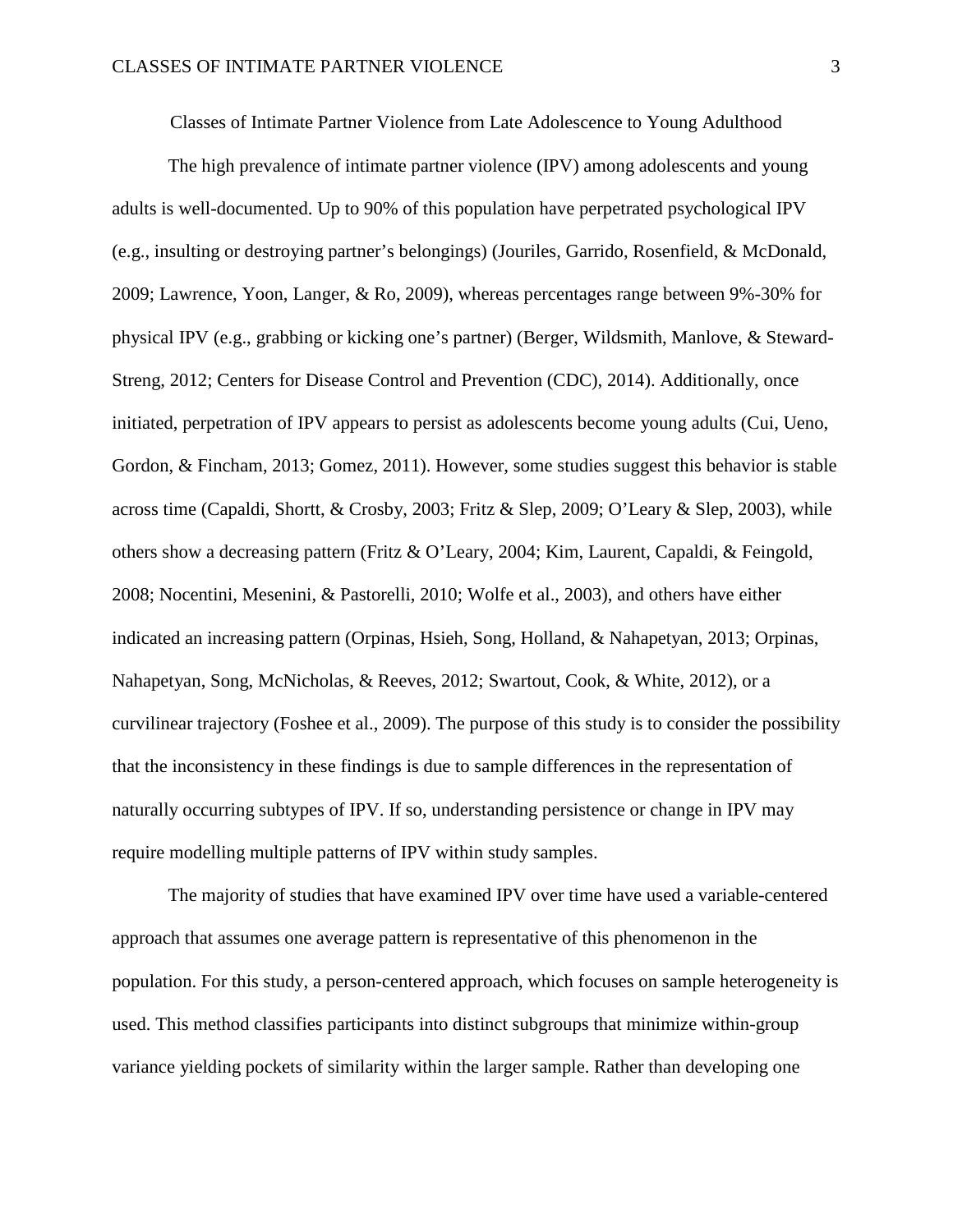average sample-wide pattern, a person-centered approach allows for the identification and examination of a variety of patterns across the population (Swartout, Swartout, & White, 2011).

The notion of variety in patterns of IPV is supported by recent person-centered studies (Orpinas et al., 2012; 2013; Swartout et al., 2012). But, these studies are limited to adolescents (Orpinas et al.;  $M = 14.8$  years old) or college students (Swartout et al.). Given the variablecentered based literature suggesting that IPV initiated in adolescence persists into early adulthood (Cui et al., 2013; Gomez, 2011), it seems important to take a person-centered approach to the emergence of IPV across this transition. This is when involvement in romantic relationships increases (Carver, Joyner, & Udry, 2003) and the opportunity for IPV in the romantic context presents itself (Cui et al.; Gomez). The behaviors associated with IPV are varied and can be organized into psychological (e.g., yelling), physical (e.g., hitting) and sexual (e.g., unwanted intercourse) IPV (Straus, Hamby, Boney-McCoy, & Sugarman, 1996). The current study focuses on the perpetration of psychological and physical IPV because they form the basis of the longitudinal literature upon which we draw and to which we seek to contribute.

Another advantage of a person-centered analysis is that it permits the clusters of cases that are similar to one another to be described both in terms of the factors that go into the classification analysis and in terms of independent descriptive or explanatory variables (Swartout et al., 2011). For this study, the identified patterns are compared in terms of their characteristic IPV behaviors across time and in terms of basic demographic variables that are related to the perpetration of IPV: gender (Archer, 2000; Cano, Avery-Leaf, Cascardi, & O'Leary, 1998; Ellis, Crooks, & Wolfe, 2009), socioeconomic status (SES) and educational attainment (Aldarondo & Sugarman, 1996; O'Keefe, 1998), and relationship status (Rhoades, Stanley, & Markman, 2012). With the exception of Orpinas et al. (2013), the examination of demographic attributes across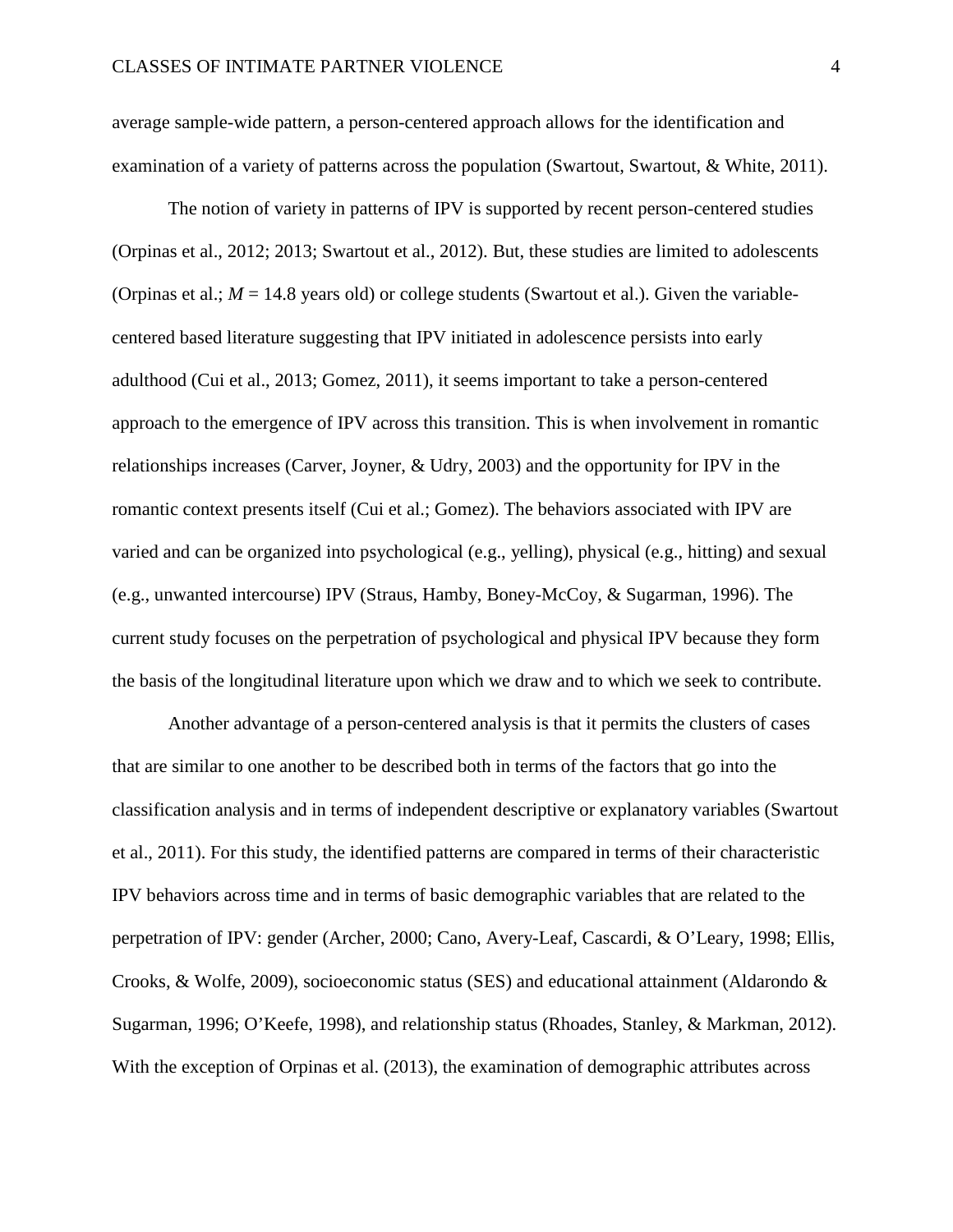patterns of IPV remains largely understudied. The indication of demographic trends across patterns may develop new understanding on varieties of IPV across the transition of adolescence to young adulthood and may have implications for interventions.

Thus far, we have developed the argument that the inconsistency of findings from longitudinal studies of IPV may be due in part to the existence of naturally occurring patterns in the development of IPV that are represented in research samples. A person-centered analysis strategy will help identify these patterns. The following will be a discussion of the patterns expected in the present study. A stable active pattern of perpetration for both psychological and physical IPV has been found across studies. For instance, O'Leary and Slep (2003) found for high school students that reports of perpetrating physical IPV remained stable over a three-month period. Similar stability was shown for psychological and physical IPV by Fritz and Slep (2009) among middle adolescents across a one-year interval and by Capaldi et al. (2003) among late adolescent couples across a two-year interval. Although these studies were all longitudinal, they assessed IPV over relatively brief intervals fully contained within the developmental period of adolescence. Furthermore, only two time points were observed in two of these studies. In order to be more confident about the shape of a pattern, more than two time points are necessary (Singer & Willett, 2003). The present study examines IPV perpetration from adolescents (initially age 18) as they mature into young adulthood (age 25) across eight annual waves of data collection. Importantly, variable-centered based research on adult samples also supports the conclusion that the perpetration of physical IPV is stable over time (Aldarondo, 1996; Lorber & O'Leary, 2004; Woffordt, Mihalic, & Menard, 1994). In keeping with these trends of stability in adolescence and adulthood, *a stable aggressive group is expected across the period of adolescence to young adulthood in the present study.*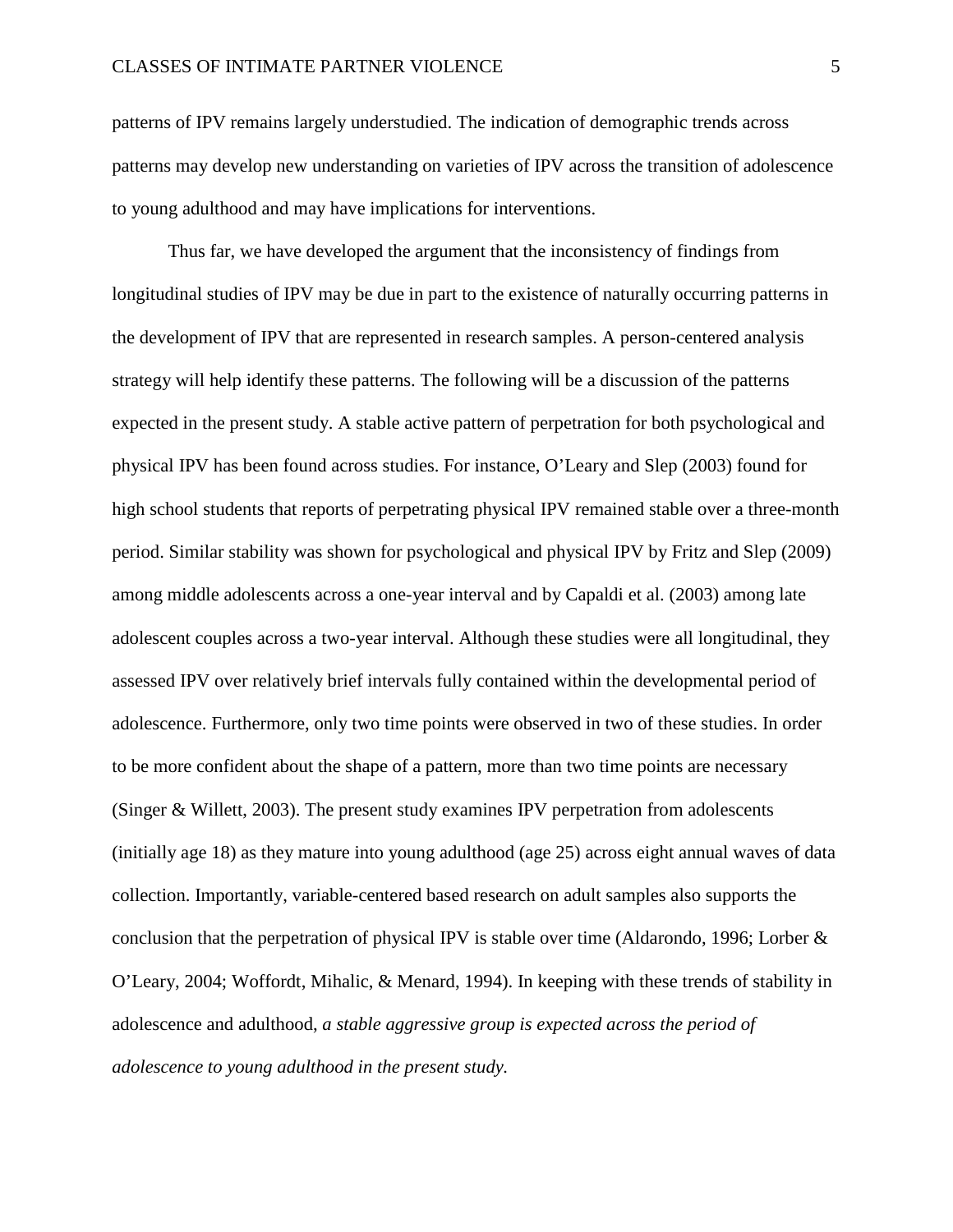However, this stable trend does not characterize all individuals in any study. For instance, Aldarondo (1996) showed that only 33% of men were physically abusive toward their partner at all three annual waves of his study. Using two waves of data from the National Youth Survey, Woffordt et al. (1994) showed that 51% of males who were physically abusive toward their partner at the first wave reported such behaviors at the second wave three years later. Lastly, Lorber and O'Leary (2004) showed that only 41% of the 94 men in their sample who reported physical aggression toward their wives at the start of their two-year study remained aggressive across all four waves. These findings support the conclusion that the stable aggressive pattern will characterize a relatively small fraction of a population or sample.

Any study of IPV documents that a large fraction of the study sample reports virtually no IPV behavior and in longitudinal studies, this would also represent a stable behavior pattern. Previous person-centered studies consistently identify a stable pattern of little-to-no IPV and this pattern tends to be characteristic for most participants (Orpinas et al., 2012; 2013; Swartout et al., 2012). Hence, *a stable minimally aggressive pattern is expected and it should represent a substantial fraction of study participants.* 

In keeping with the observation of sample variability, there is reason to expect some inconsistency in the perpetration of IPV over time. Given the prevalence of psychological and physical IPV previously shown among adult samples (Choice, Lamke, & Pittman, 1995; Fritz & O'Leary, 2004; Schumacher & Leonard, 2005) and the existence of an increasing pattern shown in previous person-centered studies (Orpinas et al., 2012; 2013; Swartout et al., 2012), *an increasing pattern is expected for both forms of IPV across the transition from adolescence to young adulthood.* This pattern could reflect the processes of learning and reinforcement of IPV as it leads to desired relationship outcomes, a reasoning that is consistent with the notion of IPV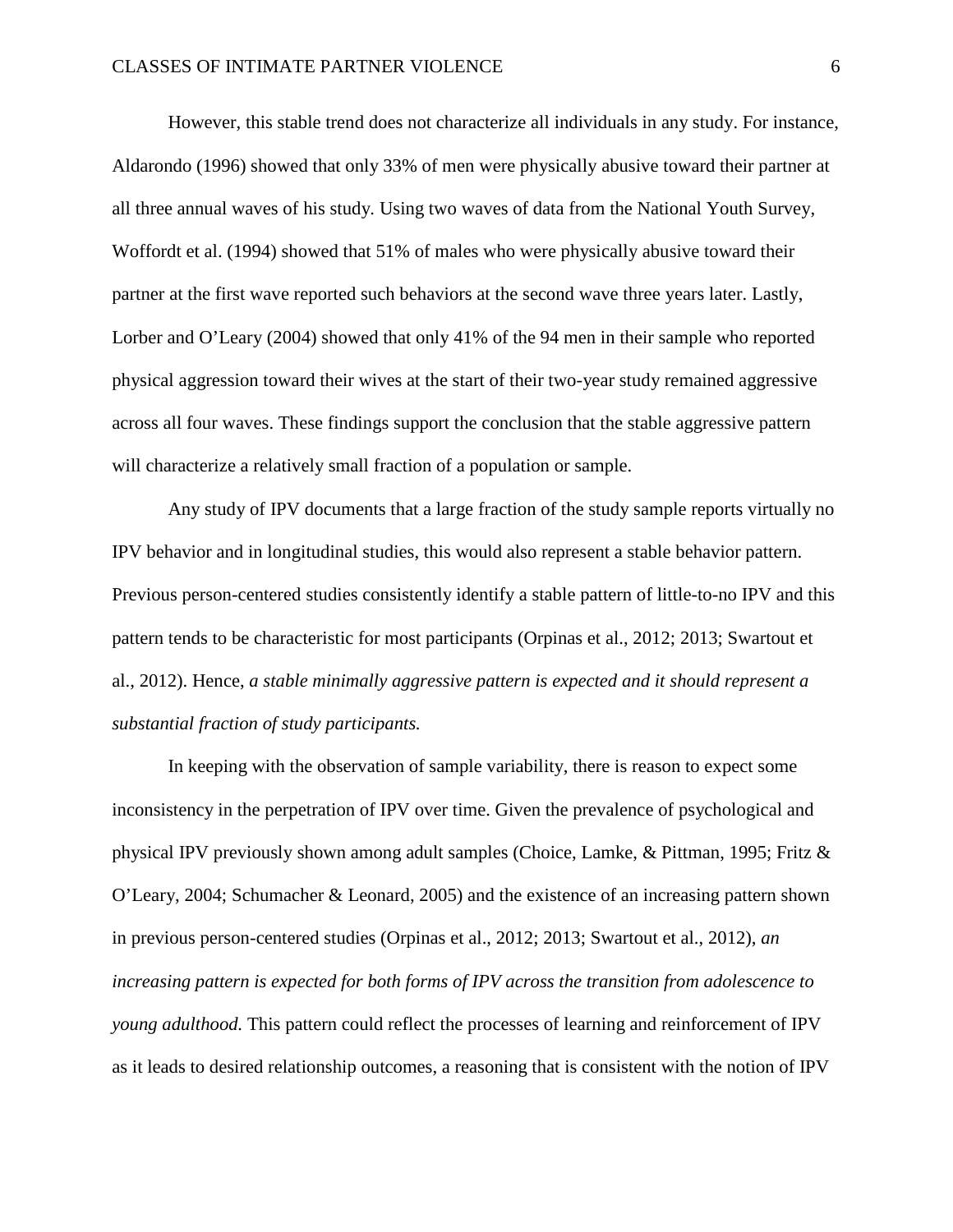as a learned conflict tactic (Straus, 1979). Alternatively, this pattern could reflect increasing levels of relationship conflict over time which in turn could activate poorly regulated frustration and anger.

Some previous variable-centered studies have found an average decrease in the perpetration of IPV over time among adolescents (Nocentini et al., 2010; Wolfe et al., 2003) and young adults (Fritz & O'Leary, 2004; Kim et al., 2008). Foshee et al. (2009) found a non-linear pattern among adolescents that began with an increase in physical IPV perpetration between the ages of 13-16, a peak at 16-17, and a decrease thereafter. Nocentini et al. and Wolfe et al., however, both reported linear decreases in IPV perpetration over time. Nocentini et al. showed this pattern only for physical IPV, whereas Wolfe et al. found it for both psychological and physical IPV. Fritz and O'Leary indicated a decrease in women's perpetration of physical IPV against their spouse across a 10-year interval. Similar results were shown by Kim et al. in their 10-year study of young men. Emerging relationship experience and skills may help in dealing with conflicts as adolescents' transition to adulthood, or IPV may simply decrease with age and maturity. Indeed, adolescents become less impulsive as they age (Steinberg et al., 2008). *Therefore, a declining pattern of IPV among a subset of initially aggressive adolescents is expected over the transition of adolescence to young adulthood.* 

## **The Present Study**

In summary, the present study aims to explain variety in the patterns of IPV perpetration across the transition of adolescence to young adulthood. Four general patterns are expected for both psychological and physical IPV: low stable, high stable, increasing, and decreasing. Given that psychological IPV is often viewed as a more normative aspect of romantic relationships (Follingstad & Rogers, 2013), more participants are expected to be classified in the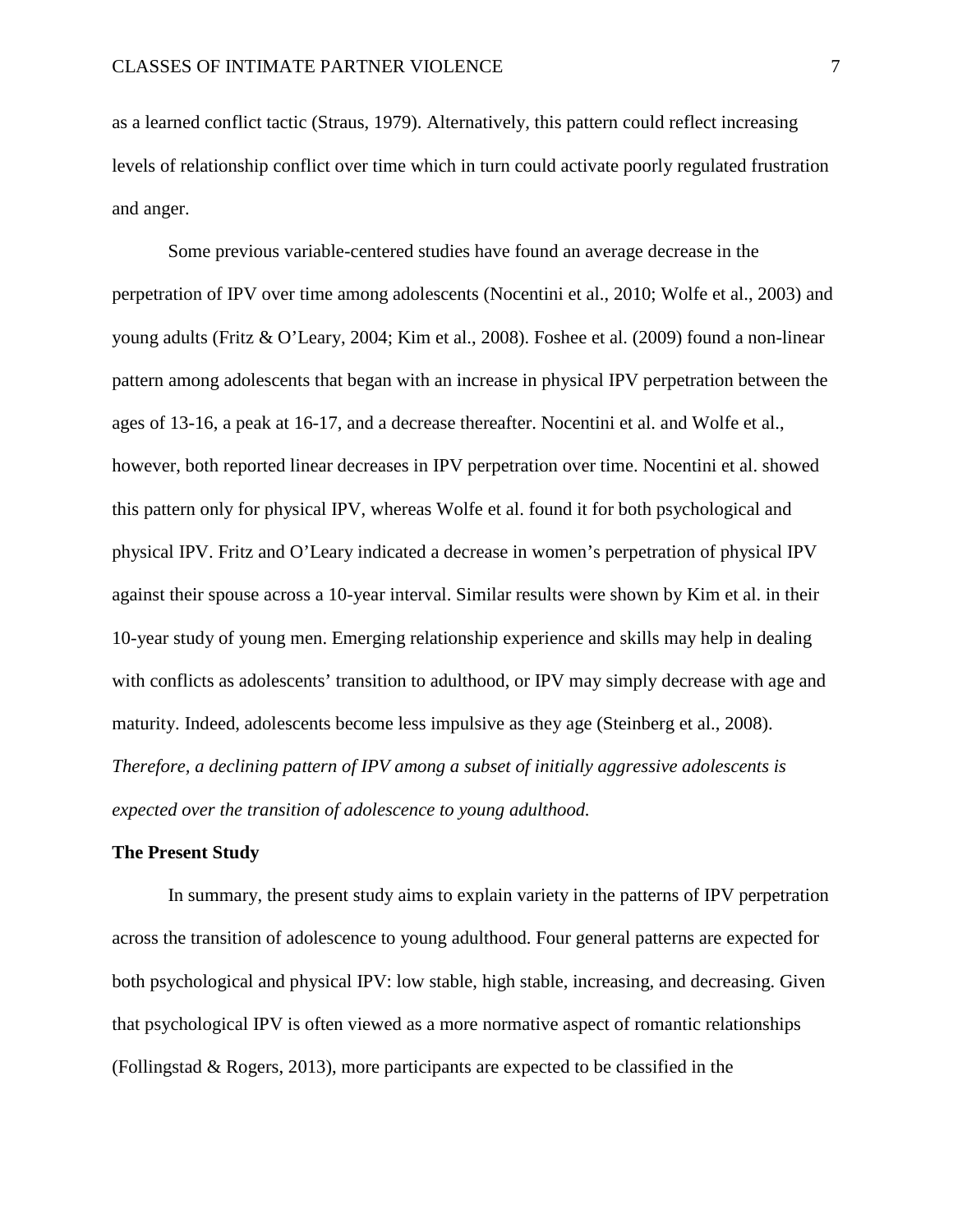psychologically aggressive patterns than the physically aggressive patterns. These patterns will be described in terms of their particular IPV behaviors and the demographic and relationship status factors represented within each pattern. Findings of the present study may increase current understanding on change in IPV through the identification of multiple patterns of such behaviors and through the examination of the behaviors and demographics that constitute these patterns. This is a descriptive study with the potential to contribute to theory about change in the perpetration of IPV throughout the developmental period of adolescence to young adulthood.

## **Method**

## **Participants and Procedure**

Data for the present study came from the Child Development Project (CDP) (Pettit, Lansford, Malone, Dodge, & Bates, 2010). IPV data were collected annually from participants who were in a dating/cohabiting/marital relationship (hereafter referred to as romantic relationships) during the reporting year from the ages of 18-25. Only participants who were in a romantic relationship and provided IPV data for at least one wave were included yielding a retained sample of 82.7% ( $n = 484$ ) of the original sample ( $n = 585$ ). The percentage of participants in romantic relationships increased from 44.3% at age 18 to 64.9% at age 25.

Participants provided an average of four waves of data ( $M = 4.57$ ;  $SD = 2.18$ ). Although not nationally representative, this sample is representative of the communities from which the data were collected at the time the CDP was initiated. Slightly over half of participants were female (51.9%). Most were White (82.2%), but 16.3% were Black, and 1.4% were of other racial backgrounds. The sample was largely middle-class with a mean Hollingshead (1975) index score of 3.35 (*SD* = 1.18). Approximately 87% of mothers and 75% of fathers had at least a high school education. When the focal participants were five years old, 62% of their parents were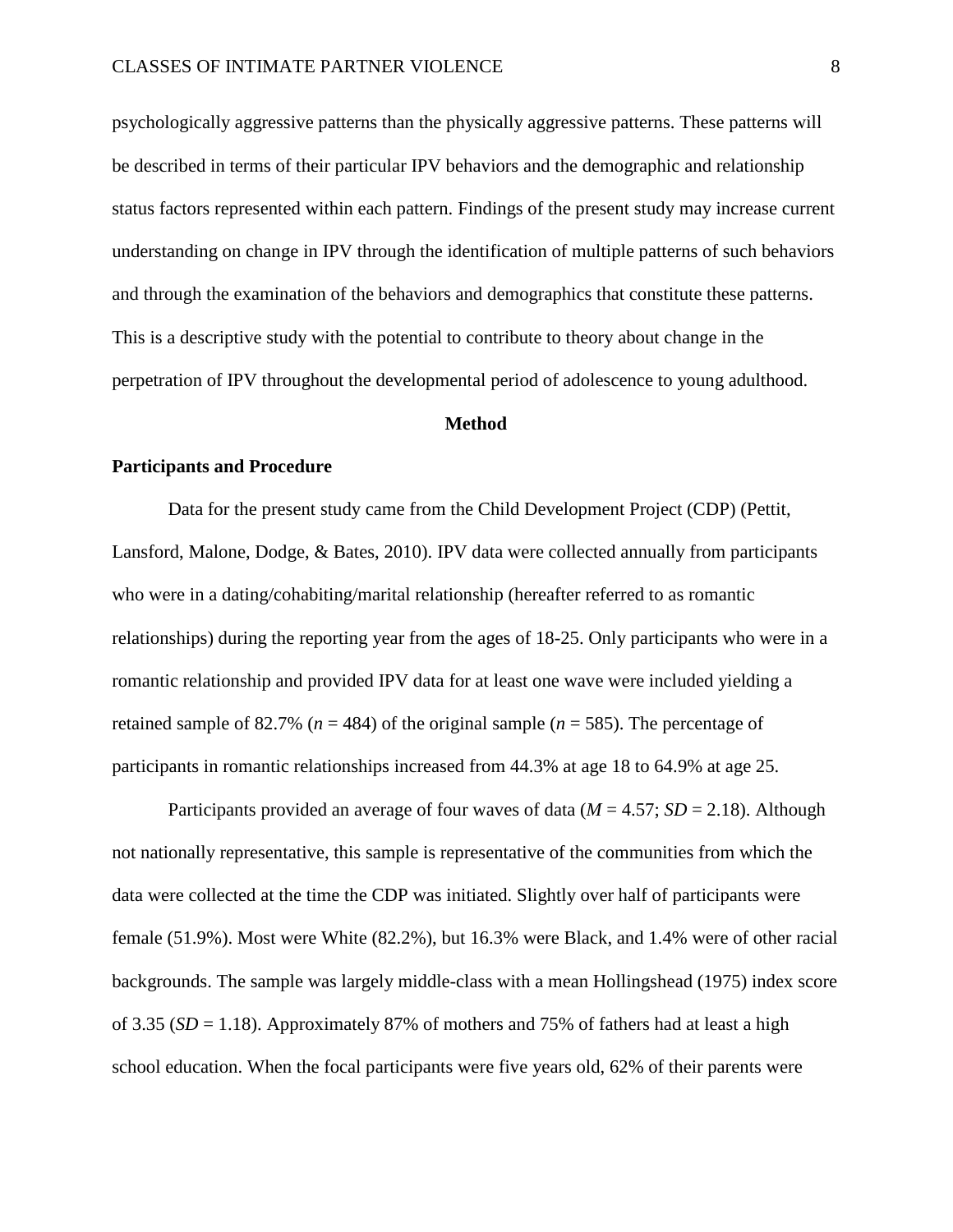married, and 0.6% were cohabiting. By age 17, 55% of parents were married and 2% were cohabiting. Participants varied in educational attainment. At the age of 19, 69% had graduated from high school, and by age 24, 66% had completed some post-high school education. Although males were over-represented in the excluded sample  $(\chi^2(1) = 16.43, p < .001)$ , no other significant differences were found between the analysis and the excluded samples.

## **Measures**

**IPV.** Items from the *Revised Conflict Tactics Scale* (CTS2; Straus et al., 1996) were used at age 18 (4 for psychological and 7 for physical IPV) and at ages 22-25 (6 for psychological and 8 for physical IPV). Also, at ages 22-25, an additional item "I put down my partner's appearance or abilities" came from the *Psychological Maltreatment of Women Inventory* (PMWI; Tolman, 1989). At ages 19-21, items from the *Conflict Tactics Scale* (CTS; Straus, 1979) were used (3 for psychological and 2 for physical IPV). These inconsistencies in assessment were not implemented with the current study in mind. Rather they were designed to limit participant research burden as data were collected annually to address other research goals. Our approach to the analysis, however, minimized the effects of these inconsistencies. We eliminated issues related to scaling differences by dichotomizing the IPV items (0 = *No aggression during reporting year*, 1 = *Any aggression in that period*). In addition, minor wording differences existing for a few items across versions of the CTS (e.g., CTS2: "I punched or hit my partner with something that could hurt"; CTS: "Hit or tried to hit your partner"), were treated as assessments of the same behavior (Pettit, Keiley, Laird, Bates, & Dodge, 2007).

The behaviors assessing psychological IPV included insulting, destroying belongings, yelling, threatening, stomping away from an argument, put downs, and spitefulness, whereas behaviors assessing physical IPV included throwing, twisting, pushing, hitting, grabbing,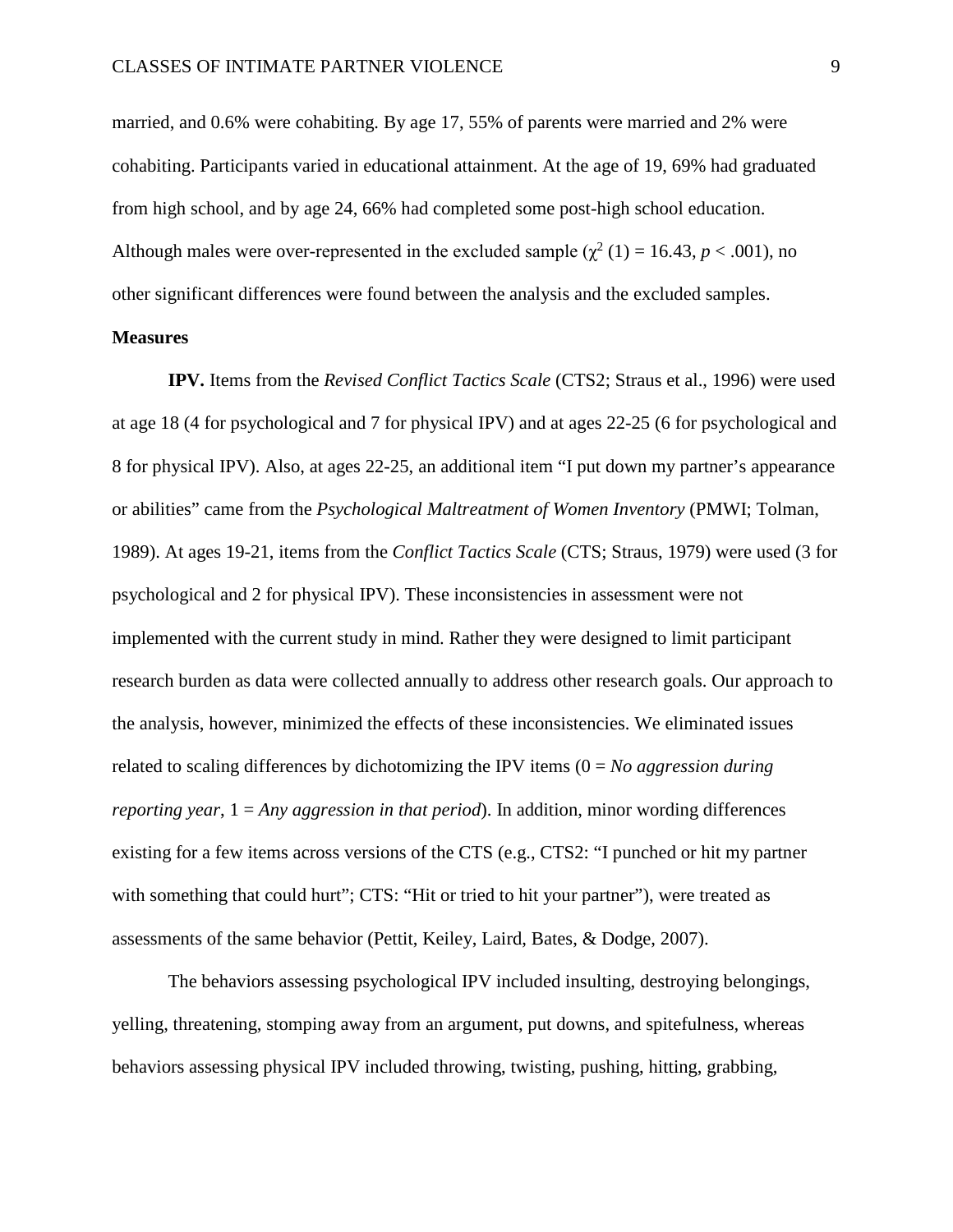slapping, kicking, and slamming against a wall. Three behaviors with zero variance for at least one wave were excluded from the analysis (*i.e.*, use of a knife or gun, choking, and beating up a romantic partner).

**Demographics.** For the demographic comparison of identified classes, **Gender** was coded 0 = *Male*, 1= *Female*. **SES** was assessed with Hollingshead's (1975) four-factor index and coded based on his 5-point scale where higher scores indicated higher SES. **Relationship status**  was assessed annually to create the following variables: **Ever cohabited**  $(0 = no, 1 = yes)$ ; **Ever married**  $(0 = no, 1 = yes)$ ; **Years cohabited** (*sum of wave-based cohabitation codes, range*  $0 -$ 7,  $M = 1.06$ ;  $SD = 1.42$ ); and **Years married** (sum of wave-based marriage codes, range  $0 - 8$ ,  $M = 1.04$ ;  $SD = 1.79$ ). Lastly, **Educational attainment** was assessed at age 24 and was coded on a 4-point scale (1 = *Less than high school*, 2 = *Graduated high school*, 3 = *Some college*, 4 = *Graduated college*) (*M* = 2.87; *SD* = 1.05).

#### **Plan of Analysis**

A person-centered methodology known as latent class analysis (LCA) was used to test for variability in reports of IPV between individuals and between unknown latent classes of individuals with similar patterns of reports over time. An advantage of LCA (and other personcentered approaches) is that it is extremely useful when identifying different groups among highly skewed data, as is the case in the present study. The LCA reported here describes individuals based on the probability or likelihood that participants will engage in the behaviors in question. Participants with similar probabilities are categorized into classes or latent categories (Swartout et al., 2011). Because IPV was assessed at multiple waves over time, classes capture patterns in the probability that participants will perpetrate IPV across time points. These patterns may reflect stable, increasing, or decreasing patterns in the likelihood of expressing IPV over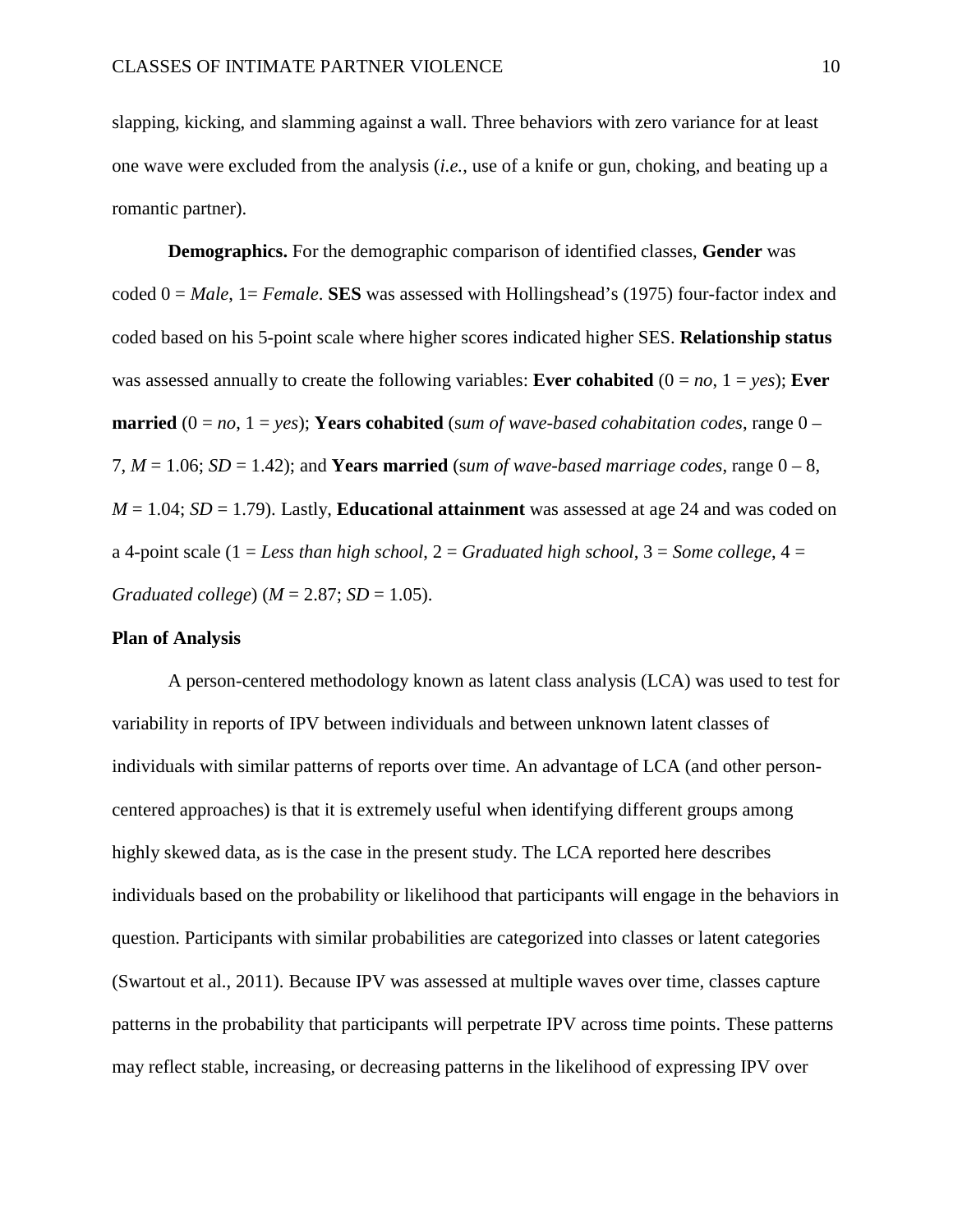time.

Two sets of LCA were conducted in MPLUS version 7 (Muthén & Muthén, 1998-2012), one each for the psychological and physical IPV repeated measures. For each analysis, a separate latent variable was modeled at each wave indicated by the items available at that wave. As is typical for longitudinal analyses with latent variables, factor loadings of items that were the same (or similar) across waves were constrained to equality (Garber, Keiley, & Martin, 2002). This procedure maximizes the continuity of meaning of the latent constructs across time (Pettit et al., 2007).

LCA proceeds as a series of models fit to the data beginning with one latent class and adding a class at each iteration until optimal fit data are reached. Each model is compared to the model with one less class. Model fit is estimated based on the log likelihood ratio statistic (-2LL) (Nylund, Asparouhov, & Muthén, 2007), the Bayesian Information Criterion (BIC) (Schwarz, 1978), the Lo-Mendell Rubin adjusted Likelihood Ratio Test (LRT) (Nylund et al.), and the entropy (Celeux & Soromenho, 1996; Clark & Muthén, 2009). The -2LL "assumes a chi-square difference distribution" (Nylund et al., p. 537), the BIC tests model fit based on the sample size and the number of parameters (Schwarz), the adjusted LRT assesses whether adding an additional class significantly contributes to the model (Nylund et al.), and the entropy reflects the assurance that the number of classes estimated from the model is a good representation of the data (Celeux & Soromenho, 1996). The following criteria are used to select the final model: (a) a significantly lower -2LL, (b) a lower BIC, (c) a significant adjusted LRT, and (d) a higher entropy.

Full Information Maximum Likelihood (FIML) is used to account for missing data across waves. This procedure allows for the inclusion of all participants with valid data provided at one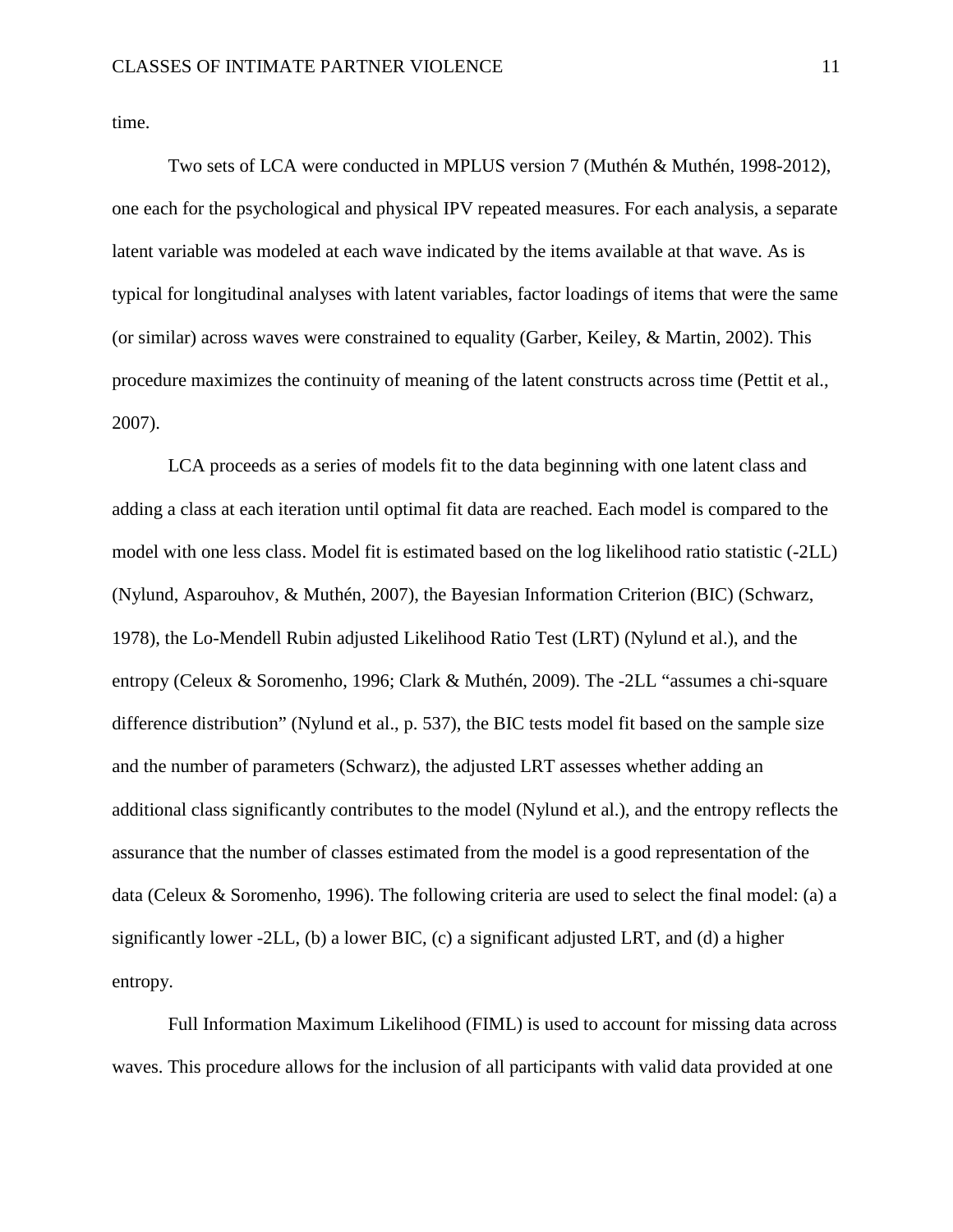or more of the time points (Muthén & Muthén, 1998-2012). To utilize FIML, one must assume that missing data are missing at random. In the current case, missing data occurred because, for a variety of random reasons, participants either did not participate in a particular wave or they were not involved in a romantic relationship during the relevant period.

LCA calculates a mean factor score at each wave for each class. A factor score mean reflects the estimated probability that members of a class will perpetrate psychological or physical IPV at the given wave (at a particular age). Within a given wave, each factor score can be compared directly to the factor score of a reference class for which all factor score means have been set to zero. Therefore, a significant factor score mean at a given wave for a given class means that it is significantly different from the reference class at that wave. These analyses model patterns of change/consistency in the perpetration of IPV behaviors within a class across waves. To test whether apparent changes within classes represent significant change across time, and to test whether apparent differences in factor score means at the same time point for the two non-reference groups are significant when more than two classes emerge, t-values are calculated whereby the difference in factor score means is compared to the average standard errors of the means being compared. A significant difference is indicated if the mean difference is greater than twice the calculated standard error.

An additional advantage of LCA is that the patterns that emerge can be treated as categorical variables that can be predicted or described with other variables not included in their formation. In the present study, demographic attributes and relationship statuses characterized within each pattern were examined using chi-square analysis, independent sample t-tests, and analysis of variance (ANOVA) with Bonferroni tests (Clark & Muthén, 2009).

## **Results**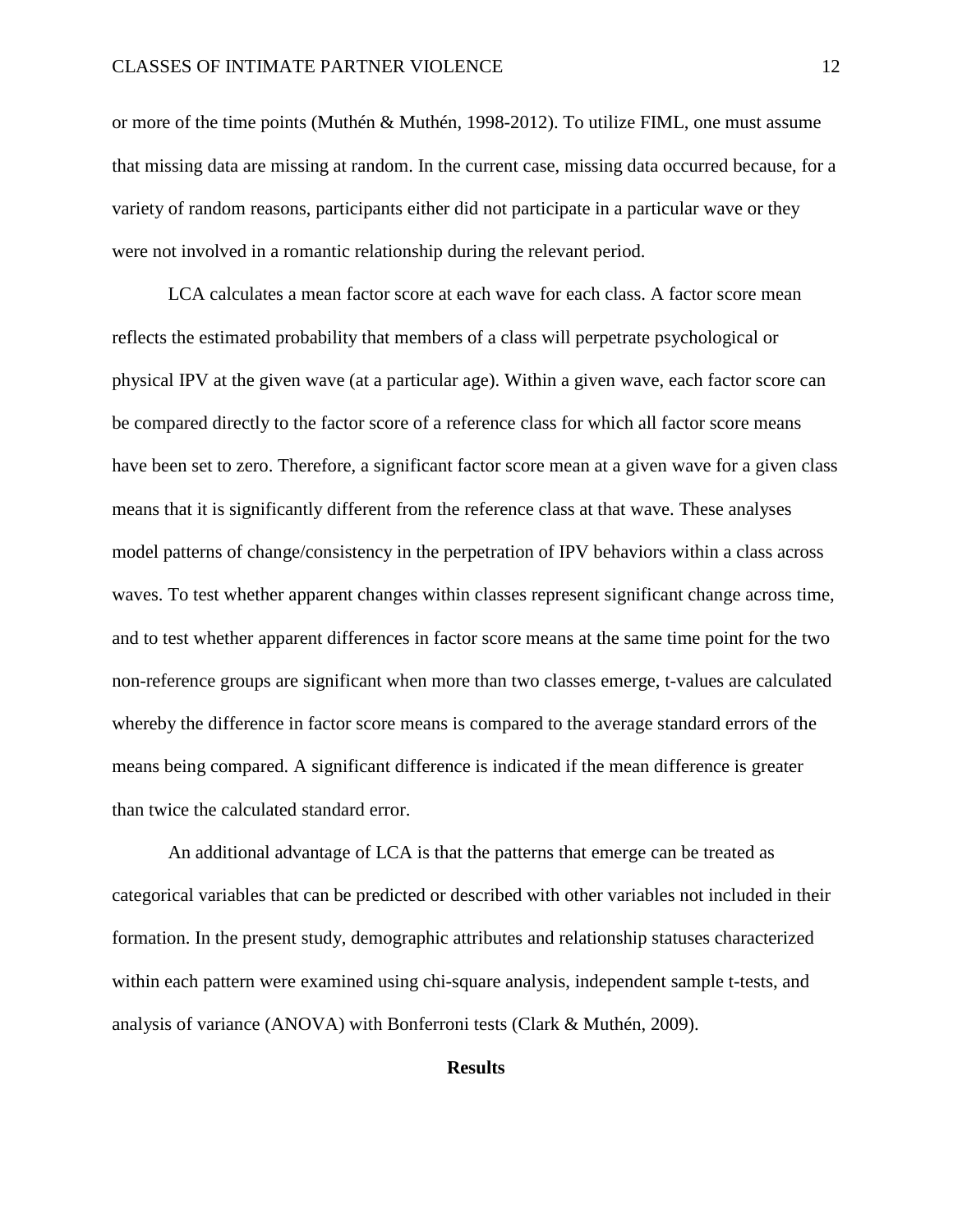Because not all participants were in romantic relationships at each wave of data collection, the fraction of the analysis sample that provided data at a given wave varied from 49% to 66%. FIML estimation procedures were used to account for missing data across waves. To confirm that equality constraints on factor loadings for similar IPV indicators were valid, the constrained and unconstrained models were compared. The constrained model fit the data better than the unconstrained model, supporting the validity of the constraints (Muthén & Muthén, 2003).

## **Psychological IPV**

Up to four classes were fit to the data for psychological IPV. Although the lowest -2LL and BIC were shown for the four-class model, the adjusted LRT for this model was nonsignificant, suggesting that the four-class model was not significantly different from the threeclass model. Additionally, the three-class model had a higher entropy than the two and four-class models. Therefore, the three-class model was chosen as the final model for psychological IPV (see Table 1, top panel). Classes for psychological IPV were labeled as follows: (a) Little-to-None (Comparison class), (b) Minor/Increasing, and (c) Extensive/Increasing. The estimated factor score means generated for participants across waves per class are plotted in Figure 1.

**Psychological IPV: Little-to-None.** The Little-to-None class refers to participants who indicated little probability of engaging in the assessed behaviors of psychological IPV across waves. Members of this class consistently revealed low likelihoods for these behaviors within a reporting year. Five percent or fewer reported any use of put-downs, spitefulness, personal threats, or destruction of property within a given wave. Indeed, the highest likelihoods were for the three most common forms of psychological aggression, with an 8%-20% chance of stomping away from an argument across waves, a 15%-29% chance of insulting the partner, and a 19%-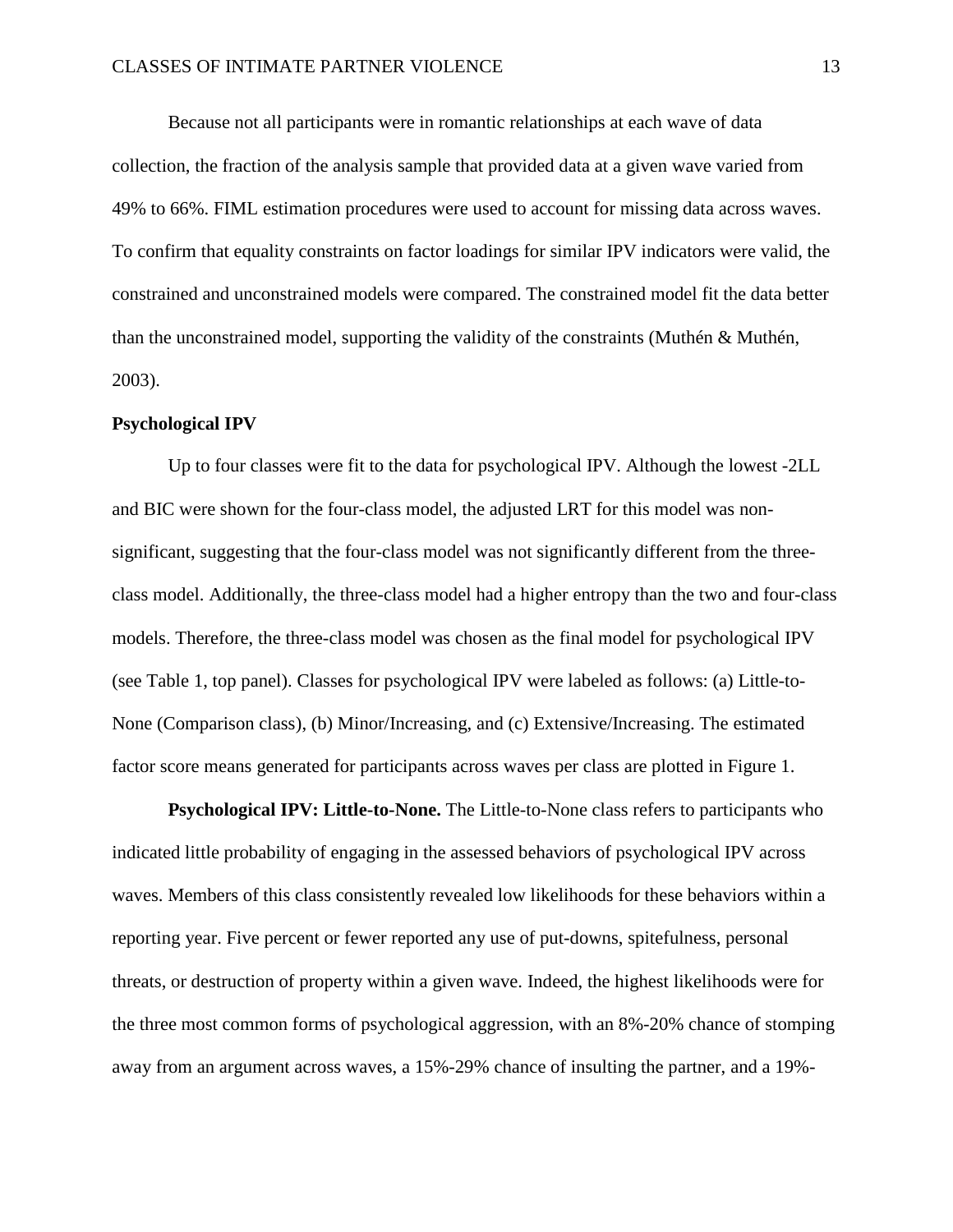32% chance of yelling at a partner during any of the eight reporting years. This class of psychological IPV is the reference group for this analysis and the rarity of the relevant behaviors across waves warrants the label Little-to-None. This class was represented by 22.7% of the sample  $(n = 110)$ .

**Psychological IPV: Minor/Increasing.** The Minor/Increasing class consists of participants whose likelihood of perpetrating psychological forms of IPV increased over time. Looking at the plot in Figure 1, the factor score means for this class were not significantly different from the Little-to-None class for ages 18-20, meaning that during these years the two classes could not be distinguished. Only after age 20 did the increasing pattern of psychological IPV become statistically distinguishable from the Little-to-None class. Furthermore, within-class comparisons showed that the factor score mean for age 25 was significantly larger than the factor score means for age 18, supporting the claim that this class represents the expected increasing pattern for psychological IPV. Importantly, however, the behaviors most descriptive of this class were the more minor forms of psychological IPV (insulting, yelling, stomping). Specifically, the likelihood for insulting one's partner increased from 41% to 81% across waves. Similar increases were seen for yelling (44% to 76%) and stomping away from an argument (25% to 61%). All other psychological IPV behaviors had very low likelihoods of 5% or less across waves. Therefore, this class was characterized by an increase in the perpetration of minor forms of psychological IPV in romantic relationships across the transition to adulthood and received the label Minor/Increasing. Approximately 52.7% of the sample (*n* = 255) were classified in this class.

**Psychological IPV: Extensive/Increasing.** The Extensive/Increasing class consisted of approximately 24.6% of the sample  $(n = 119)$  and was characterized by relatively high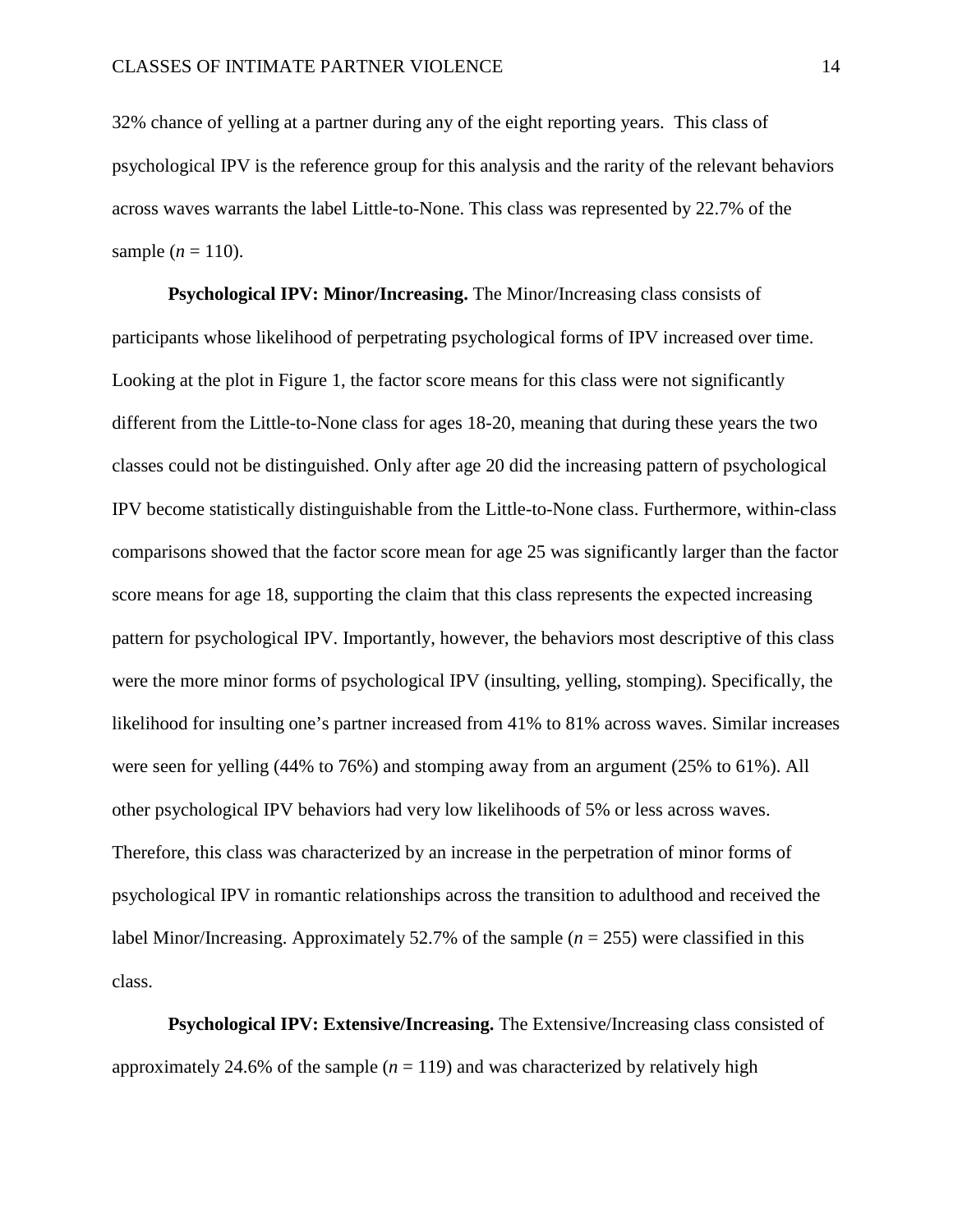likelihoods for the use of psychological IPV (see Figure 1). The Extensive/Increasing class was significantly distinguished from the Little-to-None class at every wave. In addition, within-class comparisons indicated that the factor score mean at age 25 was significantly larger than the factor score mean at age 18, supporting the conclusion that this extensive pattern was also an increasing one across the transition to adulthood. When analyses were re-run with the Minor/Increasing class as the comparison group (not shown), the results indicated that the Extensive/Increasing and Minor/Increasing classes were significantly different at all waves. Therefore, these two increasing classes appear to represent meaningfully distinct patterns. Unlike the Minor/Increasing pattern, participants within the Extensive/Increasing group tended to use most forms of psychological IPV. In addition to high likelihoods for insulting one's partner (80%-97%), yelling (80%-95%), and stomping away from an argument (66%-88%), they also had relatively high likelihoods for the use of put-downs (34%-47%), spitefulness (40%-51%), threats (15%-31%), and even for destruction of partner belongings (15%-24%).

**Demographic comparisons between classes.** Although demographic comparisons do not imply that demographic variables are causal contributors to class membership, they do suggest potentially important descriptive social address factors that characterize the classes. For example, Table 2 shows that there were more males in the Little-to-None class than females ( $\chi^2$ )  $(2) = 8.08, p < .05$ ). Cohabiters were over-represented in the Extensive/Increasing class, whereas those who never cohabited were over-represented in the Little-to-None class ( $\chi^2$  (2) = 6.74, *p* < .05). SES, educational attainment, years of cohabitation, and years of marriage were also related to class membership. Membership in the Extensive/Increasing class was associated with lower SES (*F* (2, 470) = 6.96, *p* < .001) and lower educational attainment (*F* (2, 479) = 22.66, *p* < .001). Compared to the Little-to-None class (but not the Minor/Increasing class), membership in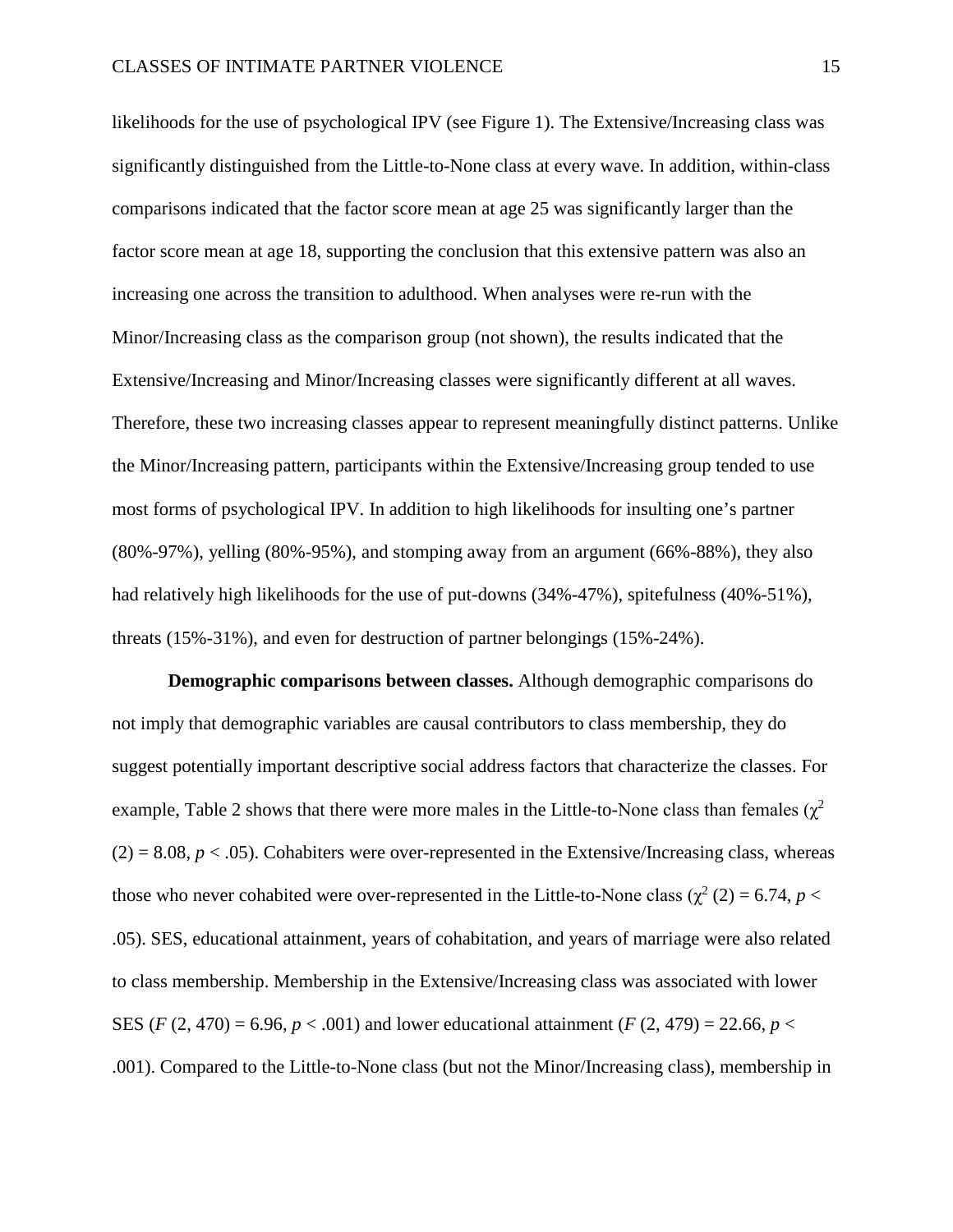the Extensive/Increasing class was associated with more years of cohabitation  $(F(2, 481) = 4.06$ ,  $p < .05$ ) and marginally with more years of marriage ( $F(2, 481) = 2.47$ ,  $p = .09$ ).

## **Physical IPV**

Up to three classes were fit to the data for physical IPV. The three-class model revealed the lowest -2LL and BIC, but the non-significant LRT suggested that the three-class model was not significantly different from the two-class model. Furthermore, higher entropy was shown for the two-class model compared to the three-class model. Thus, the two-class model for physical IPV was selected as the best fitting model (see Table 1, bottom panel). Classes for physical IPV were labeled as: (a) Little-to-None (Comparison class), and (b) Extensive. The estimated factor score means found for participants across waves per class are plotted in Figure 2.

**Physical IPV: Little-to-None.** Whereas the three classes of psychological IPV were somewhat balanced in size, the two physical IPV classes were highly imbalanced. Approximately 82.6% of participants (*n* = 400) were classified in the Little-to-None pattern. Participants classified in this pattern had a low probability of perpetrating physical IPV across all waves. Considering the specific behaviors, the likelihood of throwing, twisting, hitting, slapping, kicking or slamming one's partner was 4% or below at every wave of data collection. Even pushing and grabbing were reported by 9% or less across waves. This class represents the expected large stable pattern of minimal physical IPV.

**Physical IPV: Extensive.** Approximately 17.4% of the sample  $(n = 84)$  were classified in the Extensive class. Figure 2 presents the plot of factor score means for the Extensive class compared to the Little-to-None class. Seven of the eight means were significant, indicating that this pattern was highly differentiated from the Little-to-None class. The plot of factor score means for the Extensive class appears non-linear, but within-class comparisons showed that the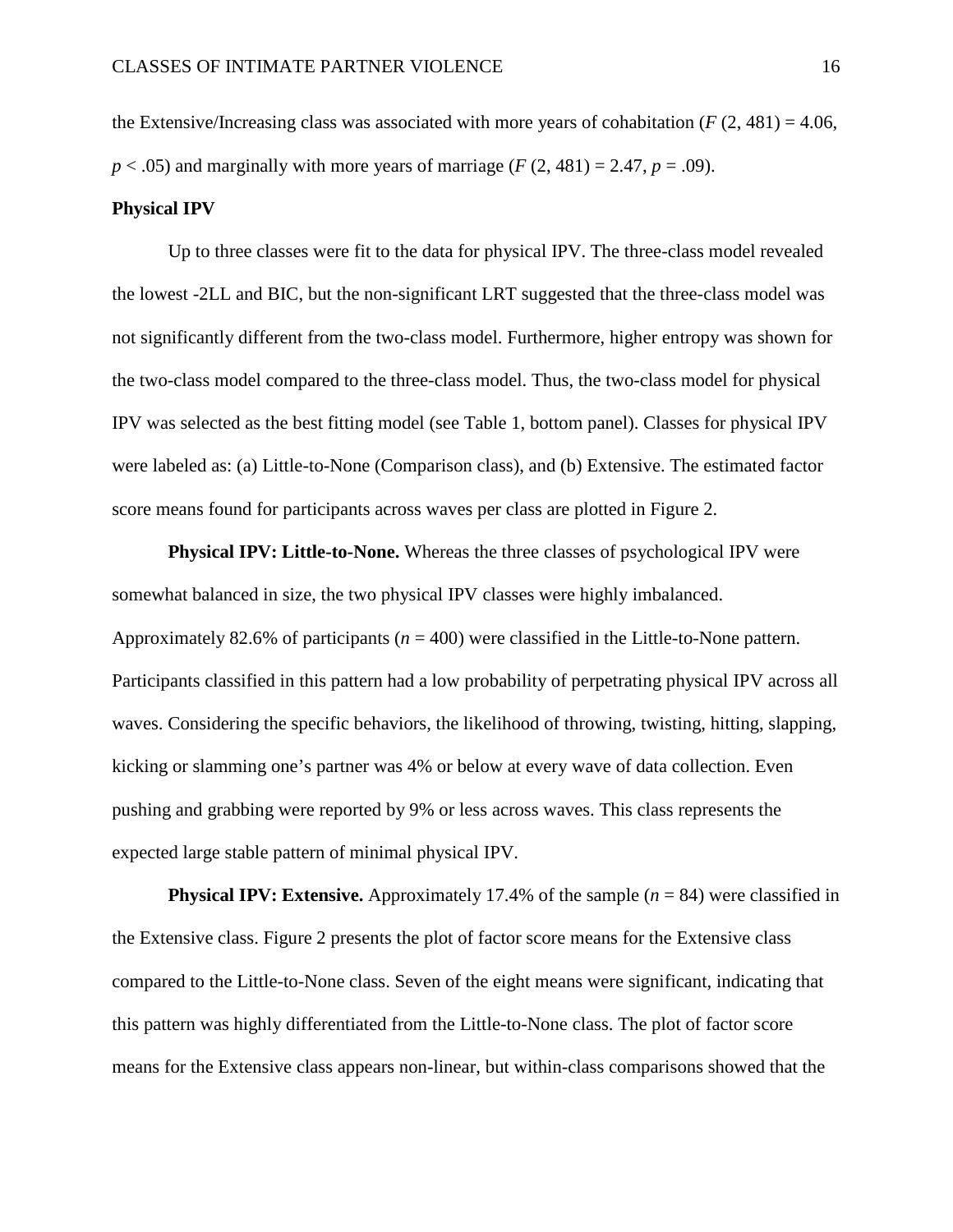factor score mean at age 25 was not significantly different than the factor score mean at age 18. Thus, the Extensive class represents a statistically flat, stable pattern. Participants within this class had a much higher probability for engaging in the assessed physical IPV behaviors across waves compared to the Little-to-None class. The highest likelihood for perpetrating IPV across waves was found for pushing (32%-65%) and grabbing (37%-56%). For other forms of physical IPV, the likelihood was again considerably above that for the Little-to-None class. It was between 22%-45% for throwing, 14%-27% for twisting, 11%-38% for hitting, 21%-37% for slapping, and 6%-18% for kicking. The lowest likelihood for perpetrating physical IPV was shown for slamming (3%-11%). Taken together, these findings indicate the expected higher stable pattern of physical IPV across waves.

**Demographic differences between classes.** Descriptions of the two classes based on demographic characteristic are presented in Table 3. Females were marginally over-represented  $(\chi^2(1) = 3.19, p = .07)$  in the Extensive class. Cohabitation was linked to the Extensive class as a status ( $\chi^2$  (1) = 7.19, *p* < .01) and in terms of its duration (*t* (482) = -2.60, *p* < .01). SES (*t* (471) = 4.71,  $p < .001$ ) and educational attainment ( $t$  (480) = 4.76,  $p < .001$ ) were significantly lower for the Extensive class.

**Comparisons across IPV classes.** Table 3 also shows the cross-tabulation of class memberships for psychological and physical IPV. A chi-square test found the two sets of classes to be moderately associated ( $\chi^2$  (2) = 112.60,  $p < .001$ ;  $\varphi_c = .48$ ,  $p < .001$ ). Virtually everyone in the Little-to-None class for psychological IPV was in the Little-to-None class for physical IPV. Nearly half of the Extensive/Increasing class for psychological IPV was in the Extensive class for physical IPV. A look at how the Minor/Increasing class of psychological IPV perpetrators were distributed in the two physical IPV classes reveals that a large majority of them (90.2%)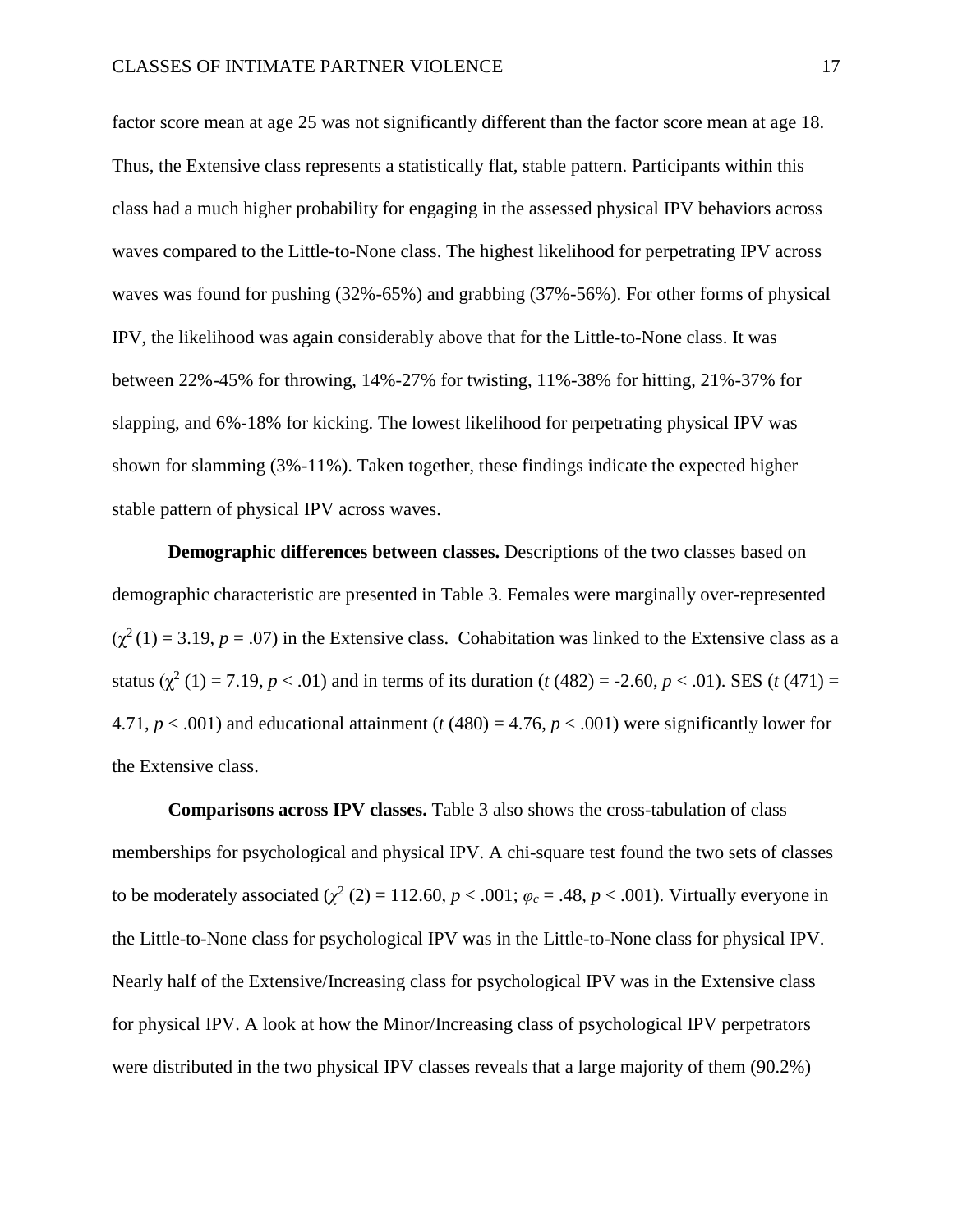were classified in the Little-to-None class for physical IPV.

## **Discussion**

Findings of the present study suggest that the persistence of IPV should not be thought of as one unitary pattern across a population, but rather as a plurality of patterns and that each pattern may represent a subsample within a population. These findings suggest that the inconsistency in findings regarding change in IPV from previous variable-centered longitudinal studies may have been due to a diversity of unobserved patterns contained in their samples. In the current sample, two stable patterns, one minimal (Little-to-None) and substantial (Extensive) were shown for physical IPV, and a stable pattern of minimal aggression (Little-to-None) was also shown for psychological IPV. In addition, two increasing patterns were found for psychological IPV. Unlike previous person-centered studies identifying multiple distinct patterns of IPV among adolescents (Orpinas et al., 2012; 2013), the present findings suggest that these patterns emerging or existing in adolescence extend into adulthood. Also in contrast to previous person-centered studies, the present study not only examined the shape of IPV patterns over time, but also the behaviors represented within each pattern. This allowed for the investigation of which patterns were characterized by minor forms of IPV, and which were characterized by more diverse aggressive strategies.

Analogous to the variable-centered findings of cross-time, rank-order stability on IPV (Capaldi et al., 2003; Fritz & Slep, 2009; O'Leary & Slep, 2003), the present study found a stable pattern representing active use of physical IPV. This pattern characterized the behavior of 17% of the full sample. Importantly, this small class of extensive users of physical IPV is consistent with previous studies indicating that persistent and consistent use of IPV is limited to a fraction of adolescents and young adults (Berger et al., 2012; CDC, 2014).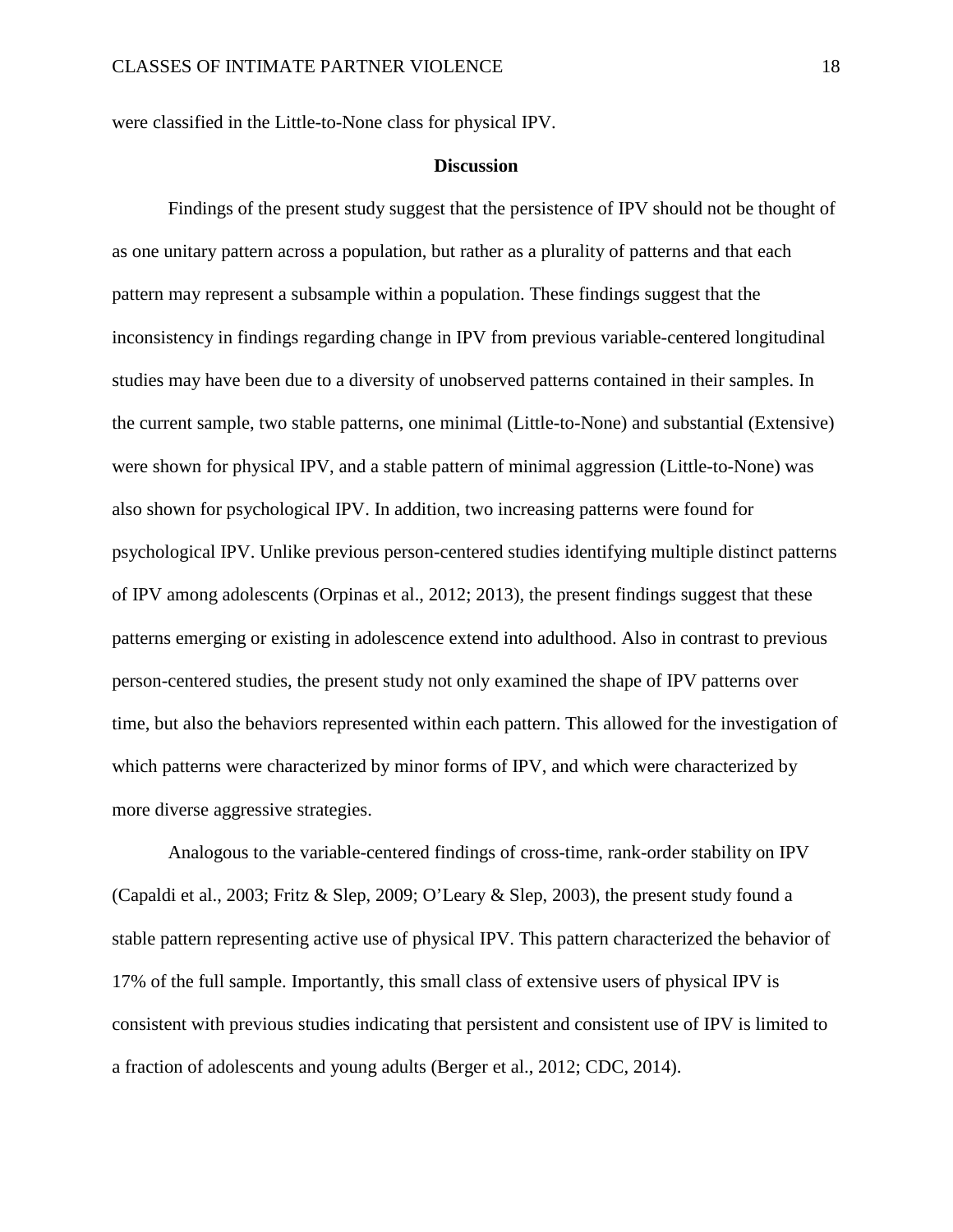Other stable patterns were also identified. Specifically, the large majority (83%) of participants were grouped in the low stable Little-to-None pattern for physical IPV, and 23% of the sample were classified in the Little-to-None pattern for psychological IPV. It seems clear that the pattern stability for physical IPV shown in previous studies (Capaldi et al., 2003; Fritz & Slep, 2009; O'Leary & Slep, 2003) is driven not only by the stability of the extensively aggressive group, but also by the stability of the minimally aggressive group. Already by age 18 and throughout the transition to early adulthood, the use and non-use of physical IPV appears set and stabilized. This did not seem to be the case for psychological IPV, however.

Aside from the relatively small Little-to-None class for psychological IPV, the two other patterns revealed increases in the use of psychological IPV in this community sample (Minor/Increasing and Extensive/Increasing). These patterns together incorporated more than 75% of the sample. The Minor/Increasing class was initially indistinguishable for the Little-to-None class and throughout the transition to adulthood, this class was mainly characterized by the increasing use of the more minor types of psychologically abusive behaviors. This pattern suggests the emergence of a learned pattern of behavior that arose after dating and romantic relationship experience increased. The other pattern was Extensive/Increasing and, not only was it distinguished from both other patterns of psychological IPV at each wave, it involved wider use of the full range of these behaviors. This pattern also suggests an on-going learning process whereby the reinforcement of gaining desired relationship outcomes results from the use of these behaviors (e.g., Straus, 1979), but this more Extensive/Increasing class may have emerged in other types of relationships and earlier than age 18. The plots for the Minor/Increasing and Extensive/Increasing classes leave open the question of what happens to these patterns after age 25. Both plots have the suggestion of an asymptote as age 25 is approached. However, future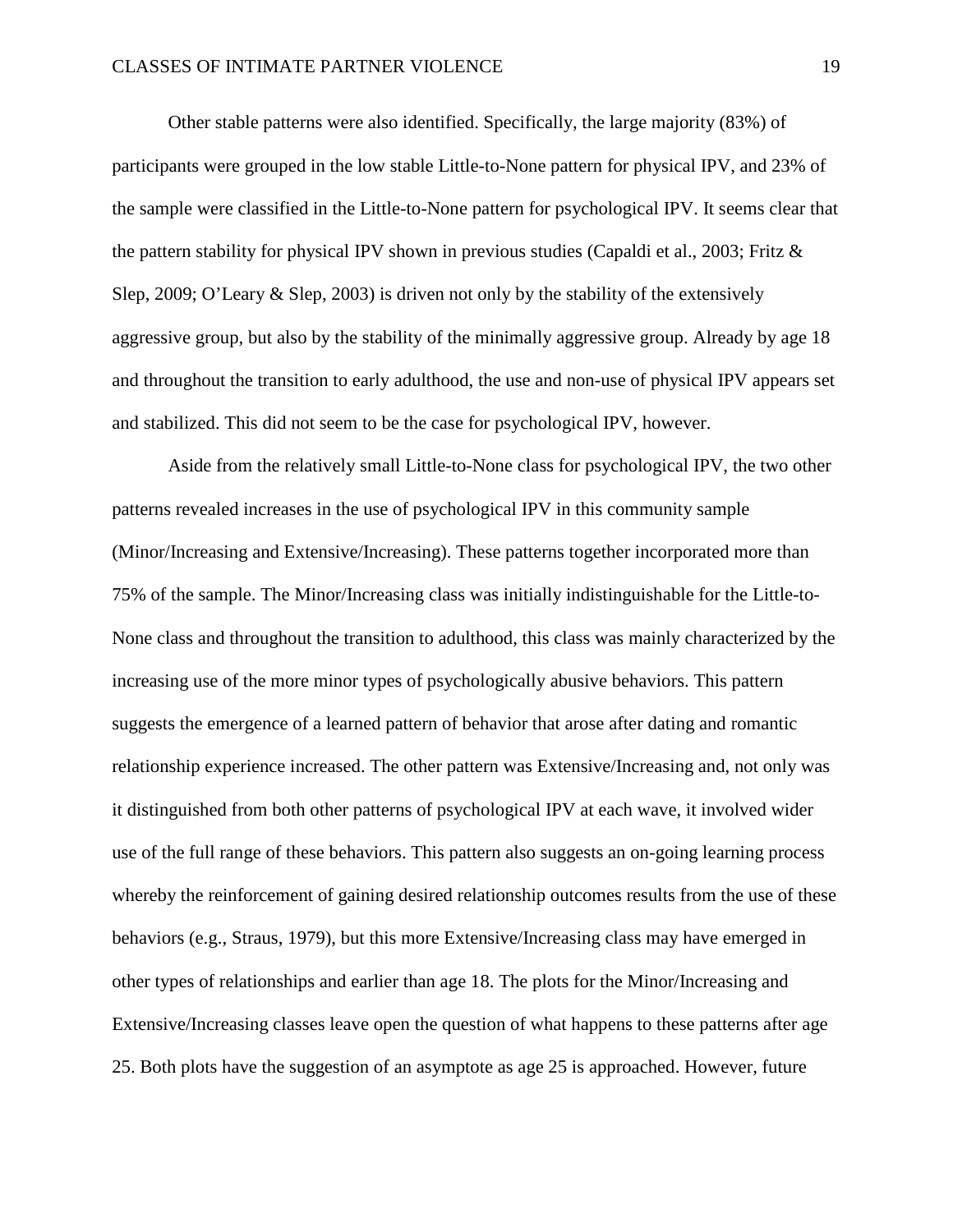studies will be needed to investigate whether these patterns continue to escalate, develop into stable patterns or even decline after age 25.

Combining the Minor/Increasing and the Extensive/Increasing classes for psychological IPV, it is clear that the substantial majority of the sample engages in this form of IPV. This is consistent with previous studies suggesting that the expression of psychological IPV is much more common that physical IPV (Foshee et al., 2009). Psychological IPV may be less costly to use (Follingstad & Rogers, 2013), and thus is used among more couples.

It is worth noting that the stable Little-to-None patterns found for psychological and physical IPV do not indicate the complete absence of IPV for every individual in the class. Instead, rare use of largely minor forms of aggression occurred by some. Therefore, rather than interpreting the label "Little-to-None" as none at all, this class may be representative of a relationship pattern in which psychological and physical aggression is only rarely if ever the solution to relationship problems.

For physical IPV, no increasing or decreasing patterns were found. It appears that in the present sample, patterns of physical IPV were established already prior to the age of 18, and perhaps prior to entry into romantic relationships. Assuming IPV emerges in the course of development, an increasing and/or decreasing pattern may be identified if the assessment of IPV begins prior to late adolescence and considers behavior in a wider range of relationships (e.g., peers, siblings). Also, because IPV items in the present study were dichotomized, the classes identified in this study represent patterns of use rather than rates of use. Future studies should replicate this analysis using rate-based data. That kind of research would add another dimension to the classification of IPV types.

Findings of the present study coincide with and build on the literature on the association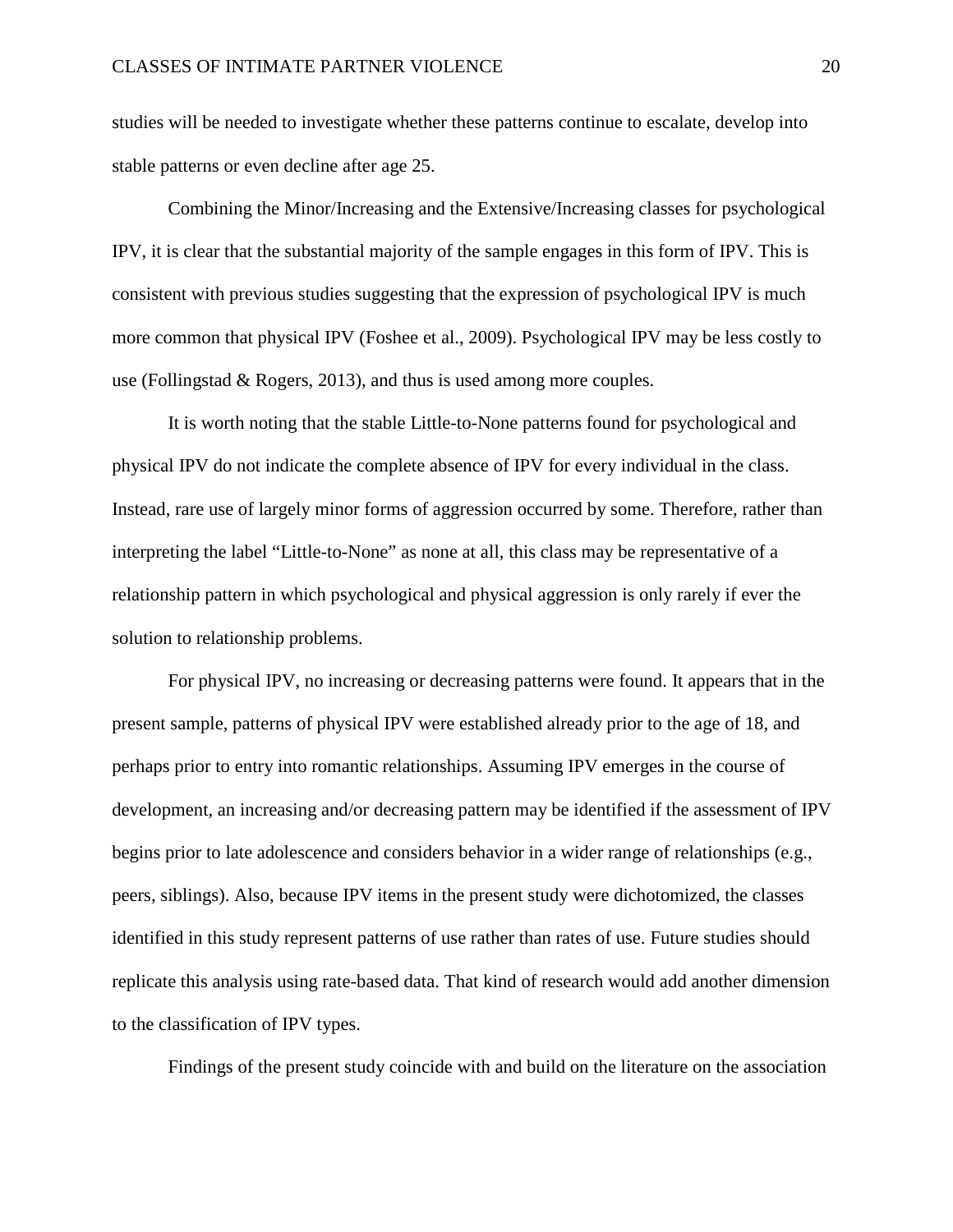of certain demographic and relationship status factors with risk of engaging in IPV. In summary, these findings imply that participants with certain demographics may be more at-risk of persisting in IPV perpetration over time. Although one should not assume that these findings are representative of all individuals belonging to a certain demographic, they nevertheless stress the need for consideration of social address differences when considering multiplicity in IPV patterns over time.

Another important contribution of the present study is the concurrent investigation of psychological and physical IPV. Previous person-centered studies have limited their focus either to psychological (Orpinas et al., 2012) or physical IPV (Orpinas et al., 2013; Swartout et al., 2012). Studying them together in the same sample allows for parallelism in the perpetration of both forms of IPV to more clearly emerge. The fact that people in the Little-to-None class for psychological IPV were practically all in the same class for physical IPV from 18 to 25 is consistent with previous variable-centered studies (Fritz & Slep, 2009; Wolfe et al., 2003). In this way, current study demonstrates continuity across both forms of IPV by bridging the developmental period of adolescence into early adulthood.

In addition to continuity, the present findings also demonstrate that this correspondence between psychological and physical IPV is far from uniform. Not surprisingly, people who were in the Extensive class for physical IPV were also likely (69%) to be in the Extensive/Increasing class for psychological IPV, however, individuals classified in the Little-to-None class for physical IPV were found in all three classes of psychological IPV with only about a little over a quarter of them in the Little-to-None class. Extensive use of physical IPV is strongly suggestive of one's use of psychological aggression, but little-to-no use of physical aggression does not predict well to one's use of psychological aggression. In fact, for those in the Little-to-None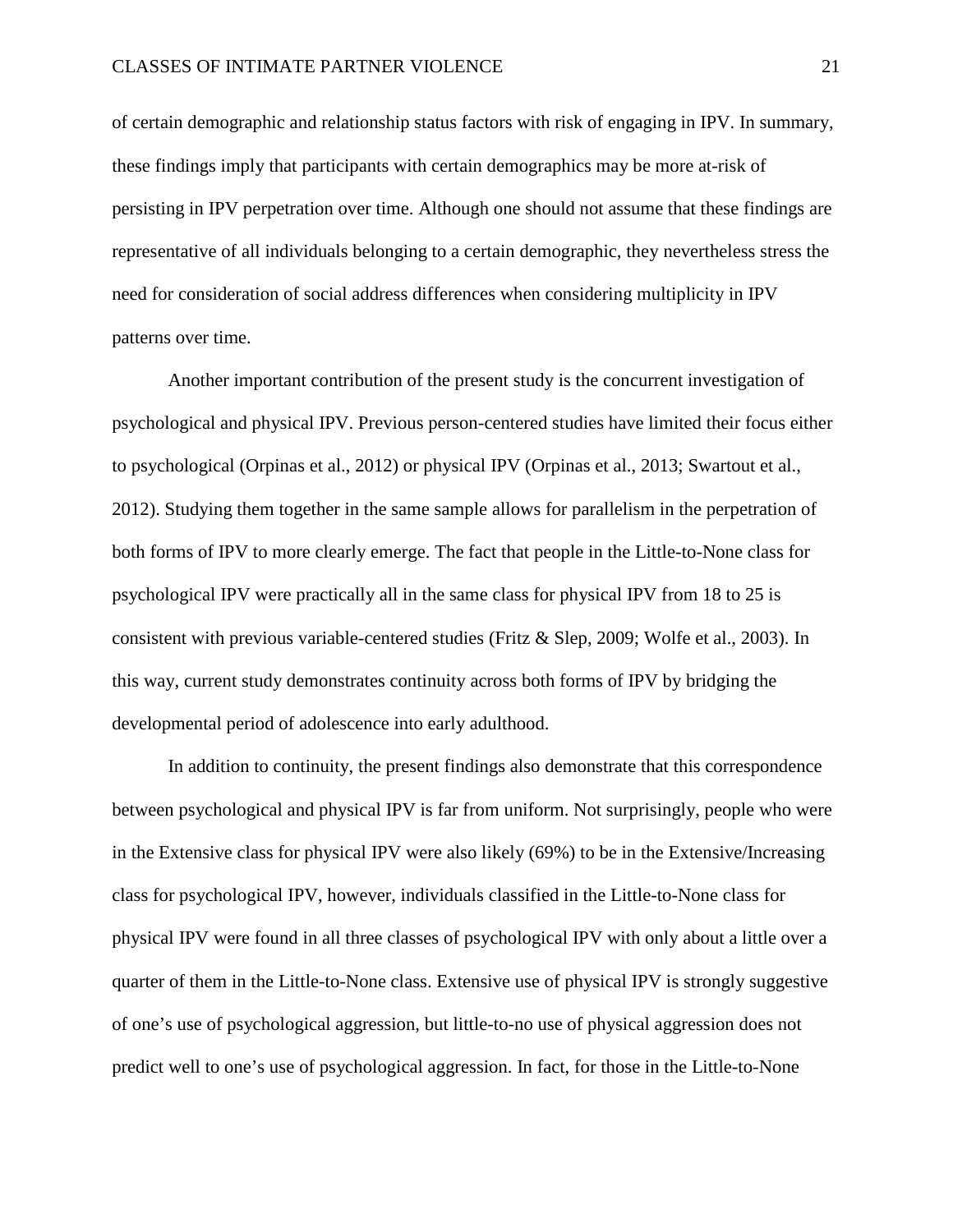class of physical IPV, the most common class of psychological IPV was the Minor/Increasing type. These findings suggest the emergence of a specialized class of IPV that is exclusively psychological and not physical.

Mapping classifications from psychological to physical IPV is also informative. As already noted, those who tend not to use psychological IPV are very unlikely to employ physical IPV (less than 1%). For the more aggressive Minor/Increasing class of psychological IPV, about 10% use physical IPV, but in the most aggressive Extensive/Increasing class of psychological IPV, nearly half are in the Extensive class of physical IPV. Comparing the Extensive physical IPV class to progressively more psychologically aggressive classes reveals an increase in the use of physical IPV. There is theoretical and empirical evidence for progression from psychological to physical IPV (e.g., O'Leary & Slep, 2003), however, the present study suggests that this progression may not be as simple as one leading to the other. Future work in this area should consider both the variety of IPV patterns and correspondence of these patterns across psychological and physical IPV. It is not enough to note that psychological IPV occurs more regularly than physical IPV. It is more valuable to understand how different forms of IPV emerge individually and together across the transition to adulthood.

#### **Limitations & Future Directions**

Although this study covered an important developmental period and allowed for the investigation of multiplicity in IPV patterns across the transition from adolescence to adulthood, this study is not without limitations and these must be taken into consideration. First, there was inconsistency in the assessment of IPV across waves. The focus on IPV in adolescence and early adulthood was not the only focus of the CDP. However, the analysis strategy used to handle this matter is consistent with previous studies that analyzed data where different items were used to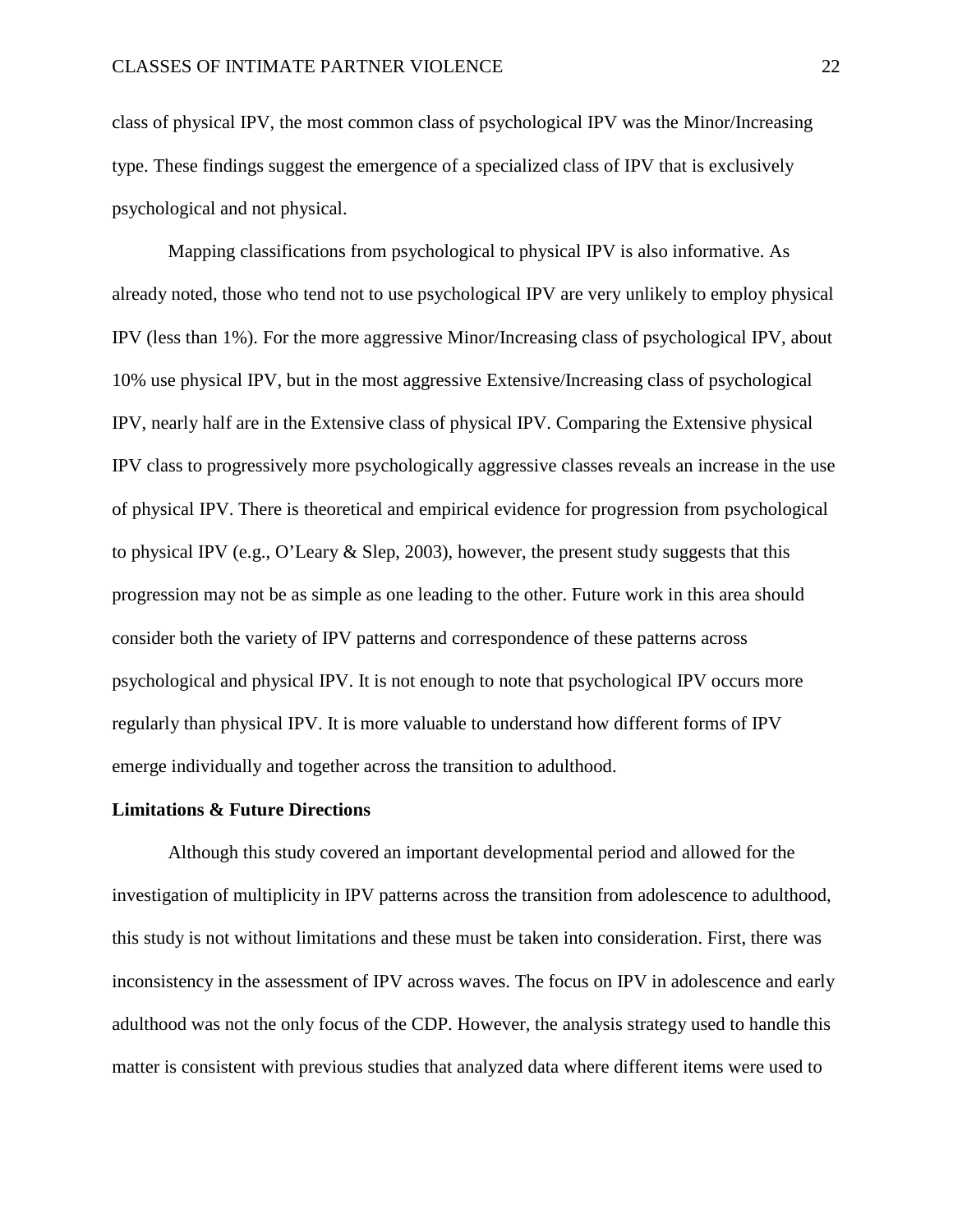assess the same behavior across waves (Pettit et al., 2007). Thus, the rescaling we did allowed the data to be useful despite wave-to-wave variations in our IPV questionnaires.

On one hand, the fact that data were collected from a community sample could be considered a limitation, since some of the expected patterns might be more likely to emerge in a higher risk sample. However, on the other hand, a community sample also represents a strength of the present study. Past researchers of IPV patterns limited their samples to college students (e.g., Swartout et al., 2012). Findings of the present study suggest that diverse patterns of IPV perpetration appear to occur even in low risk communities as adolescents become young adults. However, it would be valuable to replicate these findings in a more nationally representative sample and even in higher risk samples.

Many future directions for research can proceed from this study. In addition to replications studies, future studies should examine if these patterns emerge for victims of IPV. Although perpetration and victimization are highly correlated (e.g., Williams, Connolly, Pepler, Craig, & Laporte, 2008), the experiences and meaning of these behaviors may be different and thus deserve to be treated as distinct from each other (Johnson, 2006; Johnson & Ferraro, 2000). Future studies should also consider whether classes evolve over time or whether combinations of psychological and physical perpetration and victimization emerge and change with maturation. Important differences in emergent patterns may be found among individuals who only perpetrate IPV, who are only victimized, or who are both perpetrators and victims.

In addition to these several future directions, another important one arises from the fact that the set of classes identified through LCA can become a dependent variable and studies can be conducted to predict pattern membership. Such an investigation was initiated in the present study through the examination of demographic and relationship attributes as predictors of class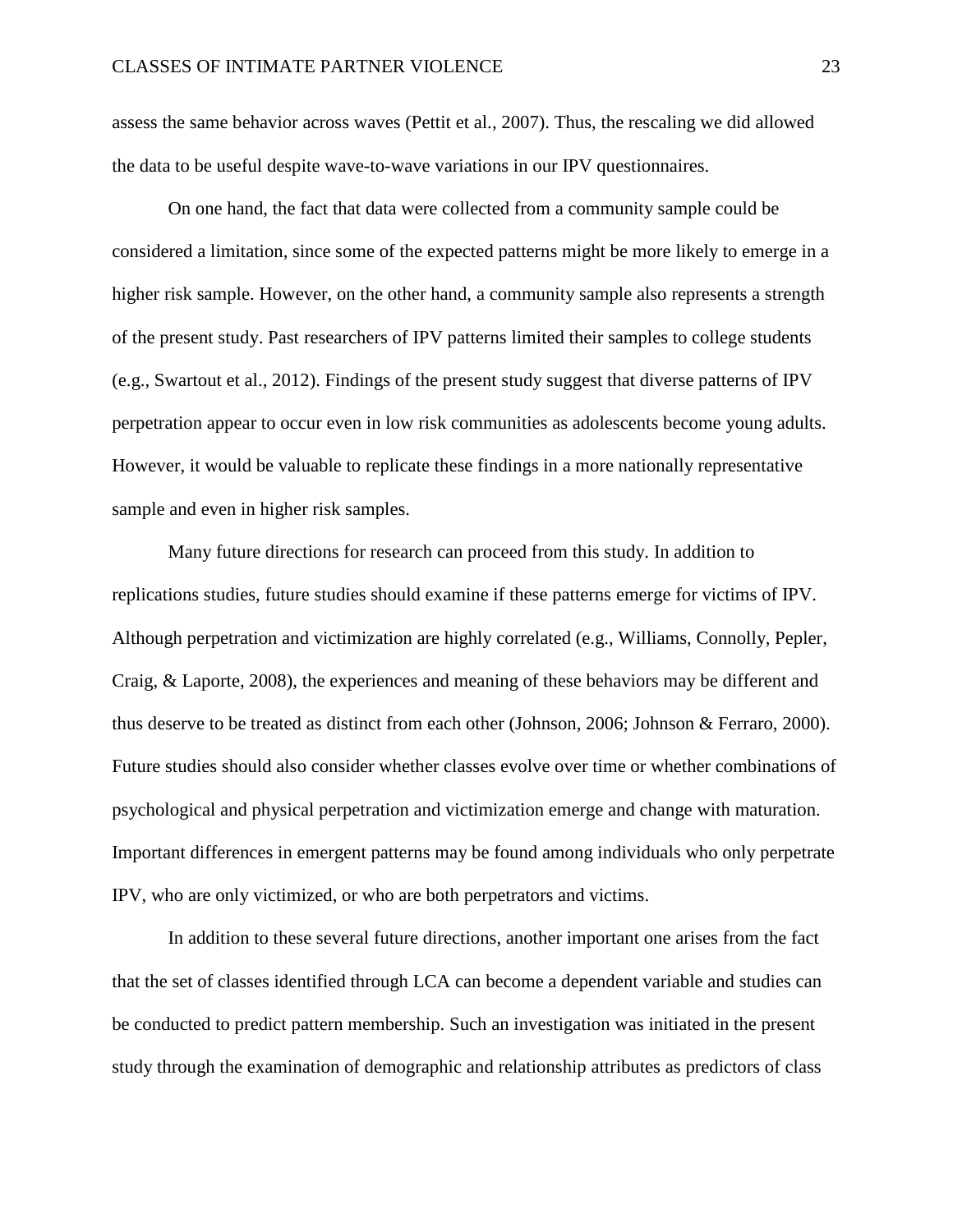membership. These findings suggest that there is diversity not only in the patterns of IPV, but in the social address attributes of the classes as well. A follow-up study examining theory driven variables as predictors of class membership is under way. Lines of research such as this may lead to future research in which theoretical principles and models are found to be more relevant in certain classes of phenomena than in others.

In conclusion, the present study provides a deeper understanding on the persistence of IPV from adolescence into young adulthood (Cui et al., 2013; Gomez, 2011). Rather than thinking of this persistence as one average pattern across a population, findings of the present study imply that IPV may emerge in multiple patterns across the transition of adolescence to young adulthood, and each pattern may be represented by a subsample within a population. Furthermore, research using a person-centered approach in young adulthood could indicate whether and how patterns continue to evolve. The current study identified its patterns through the occurrence or nonoccurrence of specific IPV behaviors, but similar patterns would be expected with analyses of the rates of these behaviors. The present study also found that IPV patterns varied by demographic attributes and relationship status. Overall, these findings contribute to current understanding on the emergence of IPV from adolescence to young adulthood.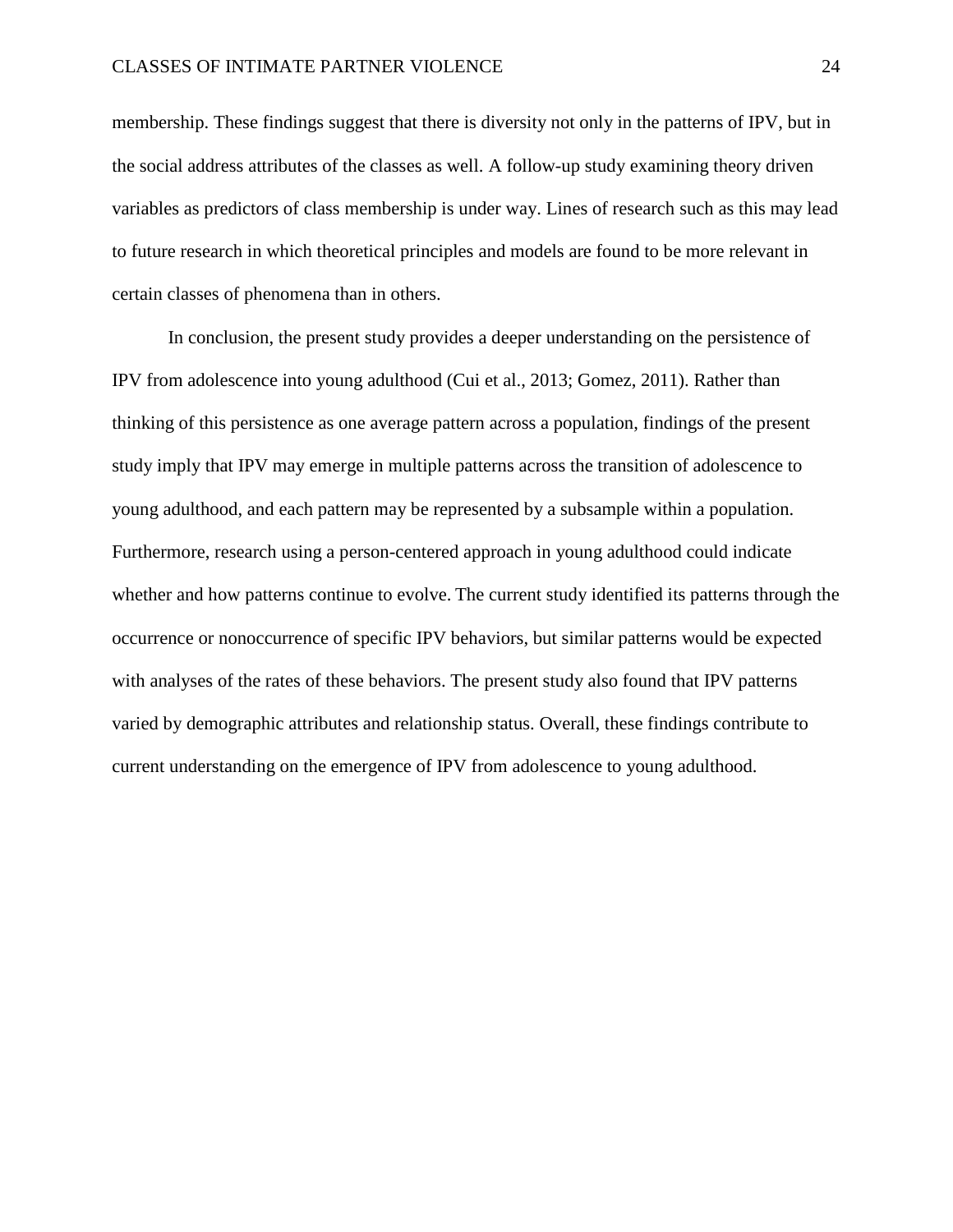#### References

- Aldarondo, E. (1996). Cessation and persistence of wife assault: A longitudinal analysis. *American Journal of Orthopsychiatry, 66*(1), 141-151. DOI: 10.1037/h0080164
- Aldarondo, E., & Sugarman, D. B. (1996). Risk marker analysis of the cessation and persistence of wife assault. *Journal of Consulting and Clinical Psychology, 64*(5), 1010-1019. DOI: 10.1037/0022-006X.64.5.1010
- Archer, J. (2000). Sex differences in aggression between heterosexual partners: A meta-analytic review. *Psychological Bulletin, 126*, 651-680. DOI: [10.1037/0033-2909.126.5.651](http://psycnet.apa.org/doi/10.1037/0033-2909.126.5.651)
- Berger, A., Wildsmith, E., Manlove, J., & Steward-Streng, N. (2012). *Child trends research brief*. Washington, DC: Child Trends.
- Cano, A., Avery-Leaf, S., Cascardi, M., & O'Leary, D. (1998). Dating violence in two high school samples: Discriminating variables. *The Journal of Primary Prevention, 18*(4), 431-446. DOI: 10.1023/A: 1022653609263
- Capaldi, D. M., Shortt, J. W., & Crosby, L. (2003). Physical and psychological aggression in atrisk young couples: Stability and change in young adulthood. *Merrill-Palmer Quarterly, 49(1)*, 1-27. DOI: 10.1353/mpq.2003.0001
- Carver, K., Joyner, K., & Udry, R. J. (2003). National estimates of adolescent romantic relationships. In P. Florsheim (Ed.), *Adolescent romantic relations and sexual behavior: Theory, research, and practical implications* (pp. 23-56). Mahwah, N.J: Erlbaum.
- Celeux, G., Soromenho, G. (1996). An entropy criterion for assessing the number of clusters in a mixture model. *Journal of Classification, 13*, 195-212. DOI: 10.1007/BF01246098
- Centers for Disease Control and Prevention (2014). *Understanding teen dating violence*. Retrieved online January 7, 2016, from [http://www.cdc.gov/violenceprevention/pdf/teen](http://www.cdc.gov/violenceprevention/pdf/teen-dating-violence-factsheet-a.pdf)[dating-violence-factsheet-a.pdf](http://www.cdc.gov/violenceprevention/pdf/teen-dating-violence-factsheet-a.pdf)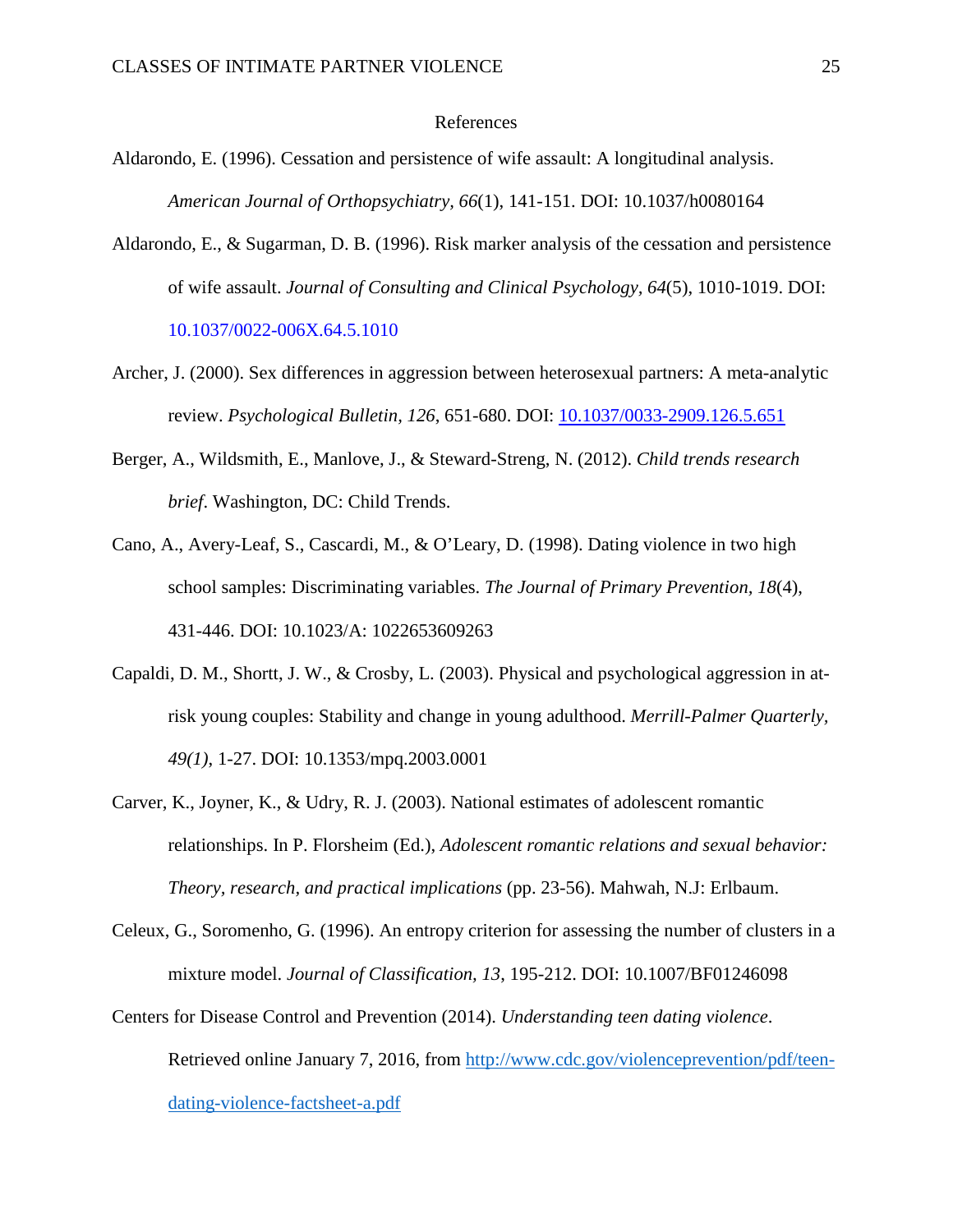- Choice, P., Lamke, L. K., & Pittman, J. F. (1995). Conflict resolution strategies and marital distress as mediating factors in the link between witnessing interparental violence and wife battering. *Violence and Victims, 10*(2), 107-119.
- Clark, S. L., & Muthén, B. (2009). *Relating latent class analysis results to variables not included in the analysis*. Retrieved online June 22, 2016, from <http://statmodel2.com/download/relatinglca.pdf>
- Cui, M.., Ueno, K., Gordon, M., & Fincham, F. D. (2013). The continuation of intimate partner violence from adolescence to young adulthood. *Journal of Marriage and Family, 75*(2), 300-313. DOI: 10.1111/jomf.12016
- Ellis, W. E., Crooks, C. V., & Wolfe, D. A. (2009). Relational aggression in peer and dating relationships: Links to psychological and behavioral adjustment. *Social Development, 18*(2), 253-269. DOI: 10.1111/j.1467-9507.2008.00468.x
- Follingstad, D. R., & Rogers, M. J. (2013). Validity concerns in the measurement of women's and men's report of intimate partner violence. *Sex Roles, 69*, 149-167. DOI: 10.1007/s11199-013-0264-5
- Foshee, V. A., Benefield, T., Suchindran, C., Ennett, S. T., Bauman, K. E., Karriker-Jaffe, K. J., Reyes, H. M., & Mathias, J. (2009). The development of four types of adolescent dating abuse and selected demographic correlates. *Journal of Research on Adolescence, 19(3)*, 380-400. DOI: 10.1111/j.1532-7795.2009.00593.x
- Fritz, P. A. T., & O'Leary, K. D. (2004). Physical and psychological partner aggression across a decade: A growth curve analysis. *Violence and Victims, 19*(1), 3-16. DOI: 10.1891/vivi/19.1.3.33236

Fritz, P. A. T., Slep, A. M. S. (2009). Stability of physical and psychological adolescent dating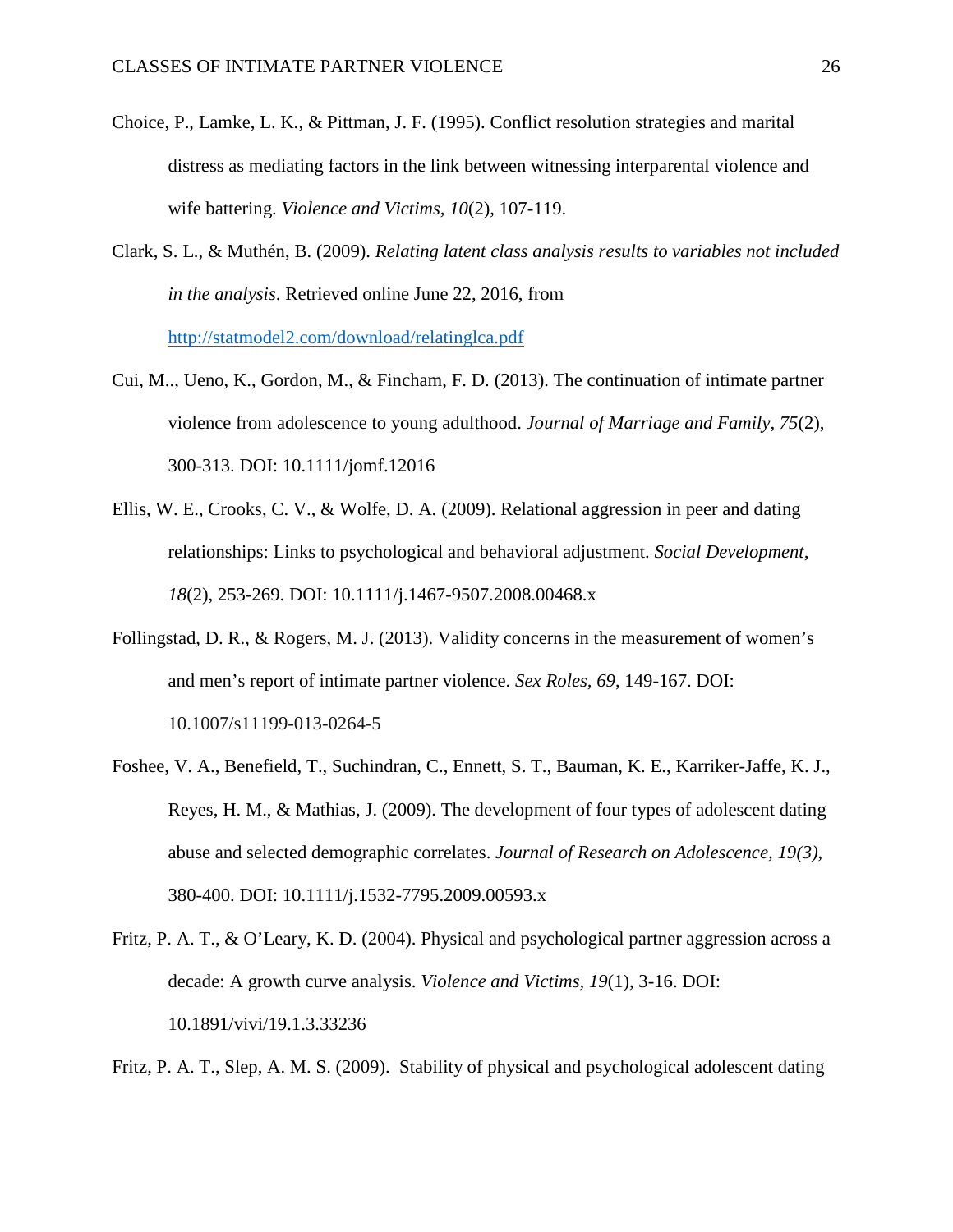aggression cross time and partners. *Journal of Clinical Child and Adolescent Psychology, 38*, 303-314. DOI: 10.1080/15374410902851671

- Garber, J., Keiley, M. K., & Martin, N. C. (2002). Developmental trajectories of adolescents' depressive symptoms: Predictors of change. *Journal of Consulting and Clinical Psychology, 70*(1), 79-95. DOI: 10.1037//0022-006X.70.1.79
- Gomez, A. M. (2011). Testing the cycle of violence hypothesis: Child abuse and adolescent dating violence as predictors of intimate partner violence in young adulthood. *Youth & Society, 43*, 171-192. DOI: 10.1177/0044118X09358313

Hollingshead, A. B. (1975). *Four-factor index of social status*. Unpublished manuscript, Yale.

- Johnson, M. P. (2006). Conflict and control: Gender symmetry and asymmetry in domestic violence. *Violence Against Women, 12*(11), 1003-1018. DOI: 10.1177/1077801206293328
- Johnson, M. P., & Ferraro, K. J. (2000). Research on domestic violence in the 1990s: Making distinctions. *Journal of Marriage and Family, 62*, 948-963.DOI: 10.1111/j.1741- 3737.2000.00948.x
- Jouriles, E. N., Garrido, E., Rosenfield, D., & McDonald, R. (2009). Experiences of psychological and physical aggression in adolescent romantic relationships: Links to psychological distress. *Child Abuse & Neglect, 33*, 451-460. DOI: 10.1016/j.chiabu.2008.11.005
- Kim, H., Laurent, H. K., Capaldi, D. M., & Feingold, A. (2008). Men's aggression toward women: A 10-year panel study. *Journal of Marriage and Family, 70*, 1169-1187. DOI: 10.1111/j.1741-3737.2008.00558.x

Lawrence, E., Yoon, J., Langer, A., & Ro, E. (2009). Is psychological aggression as detrimental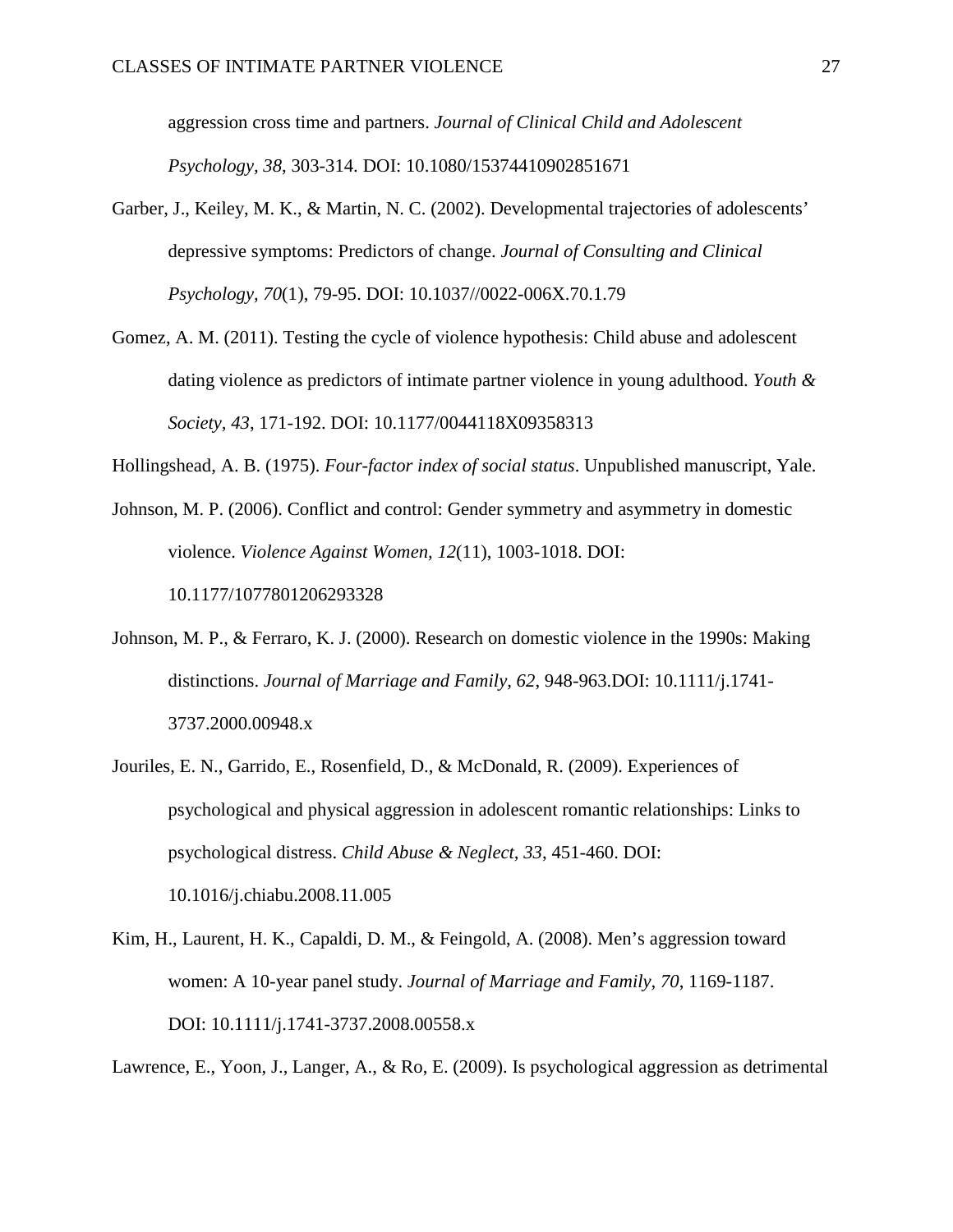as physical aggression? The independent effects of psychological aggression on depression and anxiety symptoms. *Violence and Victims, 24*(1), 20-35. DOI: [10.1891/0886-6708.24.1.20](https://doi.org/10.1891/0886-6708.24.1.20)

- Lorber, M. F., & O'Leary, K. D. (2004). Predictors of the persistence of male aggression in early marriage. *Journal of Family Violence, 19*(6), 329-338. DOI: 10.1007/s10896-004-0678-5
- Muthén, L. K., & Muthén, B. O. (1998-2012). Mplus: Statistical analysis with latent variables. User's Guide. Los Angeles: Muthén & Muthén.
- Muthén, L. K., & Muthén, B. O. (2003). *Mplus short courses: Growth modeling with latent variables using Mplus.* Los Angeles: Muthén & Muthén.
- Nocentini, A., Menesini, E., & Pastorelli, C. (2010). Physical dating aggression growth during adolescence. *Journal of Abnormal Child Psychology, 38*, 353-365. DOI: 10.1007/s10802- 009-9371-8
- Nylund, K. L., Asparouhov, T., & Muthén, B. O. (2007). Deciding on the number of classes in Latent class analysis and growth mixture modeling: A Monte Carlo Simulation Study. *Structural Equation Modeling, 14*(4), 535-569. DOI: 10.1080/10705510701575396
- O'Keefe, M. (1998). Factors mediating the link between witnessing interparental violence and dating violence. *Journal of Family Violence, 13*(1), 39-57. DOI: 10.1023/A:1022860700118
- O'Leary, K.D., & Slep, A. M. (2003). A dyadic longitudinal model of adolescent dating aggression. *Journal of Clinical Child and Adolescent Psychology, 32*(3), 314-327. DOI: 10.1207/S15374424JCC3203\_01
- Orpinas, P., Hsieh, H.-L., Song, X., Holland, K., & Nahapetyan, L. (2013). Trajectories of physical dating violence from middle to high school: Association with relationship quality and acceptability of aggression. Journal of Youth & Adolescence, 42(4), 551-565.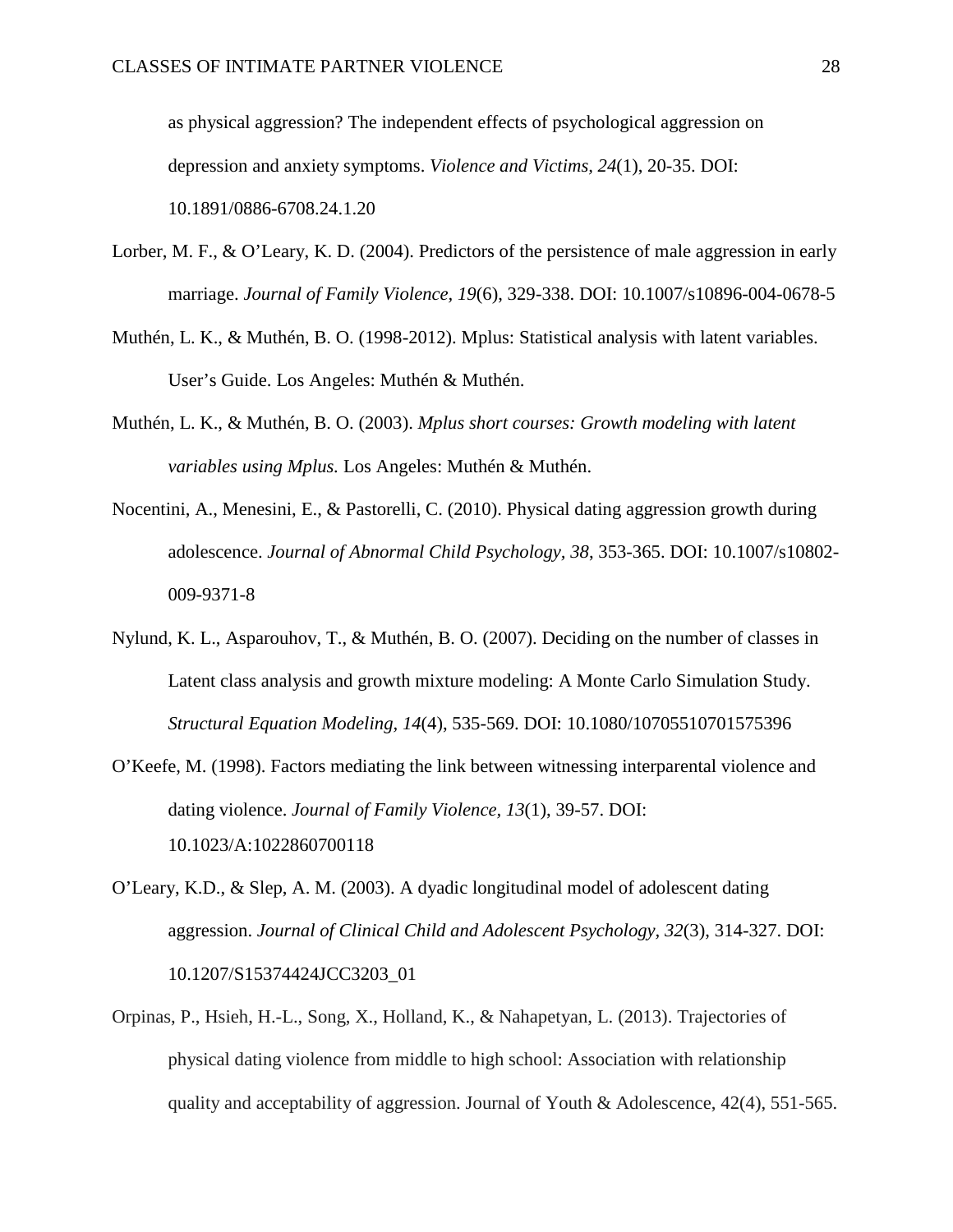DOI:10.1007/s10964-012-9881-5

- Orpinas, P., Nahapetyan, L., Song, X., McNicholas, C., & Reeves, P. (2012). Psychological dating violence perpetration and victimization: Trajectories from middle to high school. *Aggressive Behavior, 38*, 510-520. DOI: 10.1002/ab.21441
- Pettit, G. S., Keiley, M., Laird, R. D., Bates, J. E., & Dodge, K. A. (2007). Predicting the developmental course of mother-reported monitoring across childhood and adolescence from early proactive parenting, child temperament, and parents' worries. *Journal of Family Psychology, 21*(2), 206-217. DOI: 10.1037/0893-3200.21.2.206
- Pettit. G. S., Lansford, J. E., Malone, P. S., Dodge, K. A., & Bates, J. E. (2010). Domain specificity in relationship history, social-information processing, and violent behavior in early adulthood. *Journal of Personality and Social Psychology, 98*, 190-200. DOI: [10.1037/a0017991](http://psycnet.apa.org/doi/10.1037/a0017991)
- Rhoades, G. K., Stanley, S. M., & Markman, H. J. (2012). The impact of the transition to cohabitation on relationship functioning: Cross-sectional and longitudinal findings. *Journal of Family Psychology, 26*(3), 348-358. DOI: 10.1037/a0028316
- Schumacher, J. A., & Leonard, K. E. (2005). Husbands' and wives' marital adjustment, verbal aggression, and physical aggression as longitudinal predictors of physical aggression in early marriage. *Journal of Consulting and Clinical Psychology, 73*(1), 28-37. DOI: 10.1037/0011-006X.73.1.28.
- Schwarz, G. (1978). Estimating the dimension of a model. *Annals of Statistics, 6*(2), 461- 464.
- Singer, J. D., & Willett, J. B. (2003). *Applied longitudinal data analysis*. New York: Oxford University Press.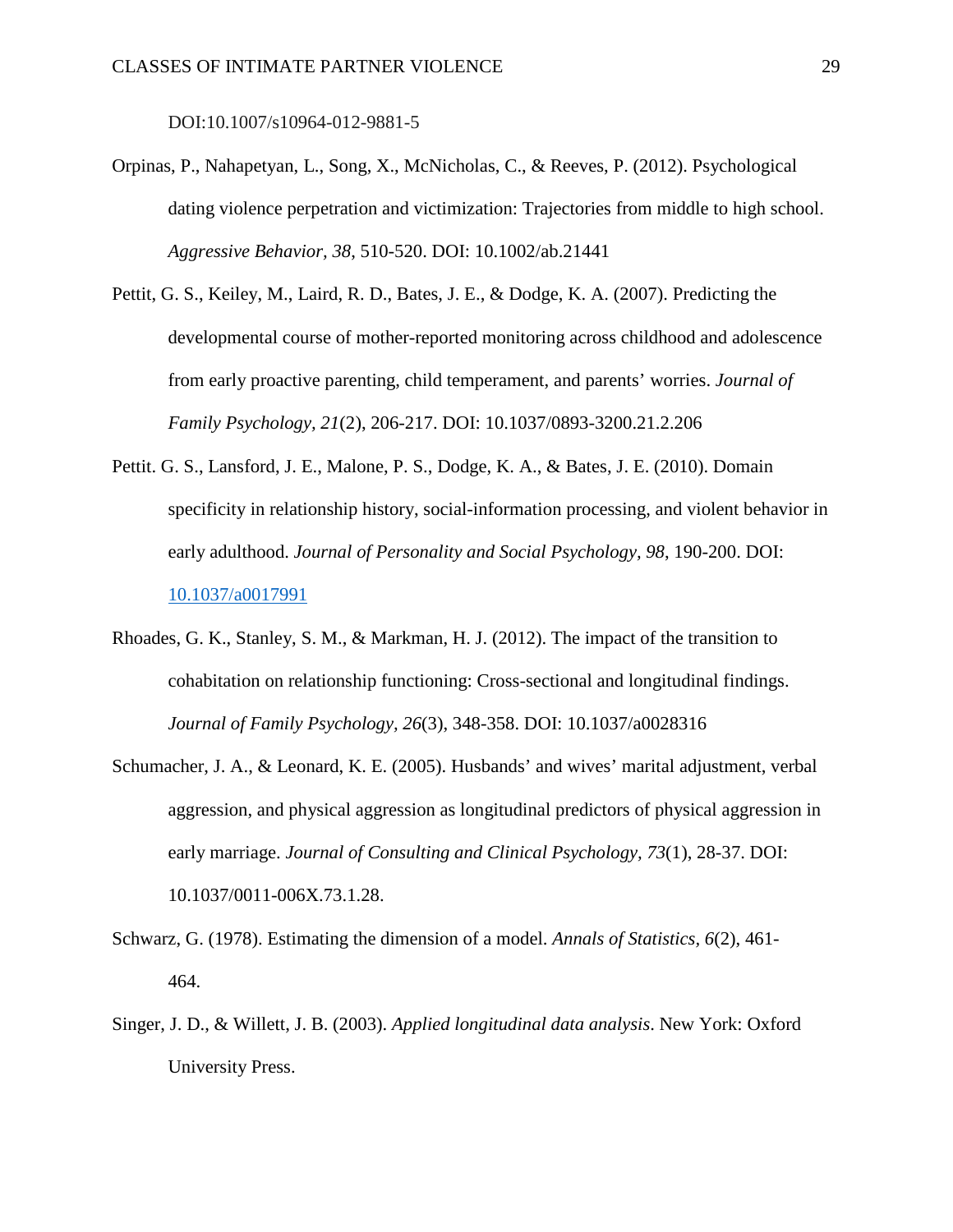- Steinberg, L., Albert, D., Cauffman, E., Banich, M., Graham, S., & Woolard, J. (2008). Age differences in sensation seeking and impulsivity as indexed by behavior and self-report: Evidence for a dual systems model. *Developmental Psychology, 44*(6), 1764-1778. DOI: 10.1037/a0012955
- Straus, M. A. (1979). Measuring intrafamily conflict and violence: The conflict tactics (CT) scales. *Journal of Marriage and the Family, 41*(1), 75-88.
- Straus, M. A., Hamby, S. L., Boney-McCoy, S., & Sugarman, D. B. (1996). The revised conflict tactics scales (CTS2): Development and preliminary psychometric data. *Journal of Family Issues, 17*(3), 283-316. DOI: 10.1177/019251396017003001
- Swartout, K. M., Cook, S. L., & White, J. W. (2012). Trajectories of intimate partner violence victimization. *Western Journal of Emergency Medicine, 13*(3), 272-277. DOI: 10.5811/westjem.2012.11788
- Swartout, A. G., Swartout, K. M., & White, J. (2011). What your data didn't tell you the first time around: Advanced analytic approaches to longitudinal analyses. *Violence Against Women*, *17*, 309-321. DOI: 10.1177/1077801211398230
- Tolman, M. (1989). The development of a measure of psychological maltreatment of women by their male partners. *Violence and Victims, 4*(3), 159-177.
- Williams, T. S., Connolly, J., Pepler, D., Craig, W., & Laporte, L. (2008). Risk models of dating aggression across different adolescent relationships: A developmental psychopathology approach. *Journal of Consulting and Clinical Psychology, 76*, 622-632. DOI: [10.1037/0022-006X.76.4.622](http://psycnet.apa.org/doi/10.1037/0022-006X.76.4.622)
- Woffordt, S., Mihalic, D. E., & Menard, S. (1994). Continuities in marital violence. *Journal of Family Violence, 9*(3), 195-225. DOI: 10.1007/BF01531948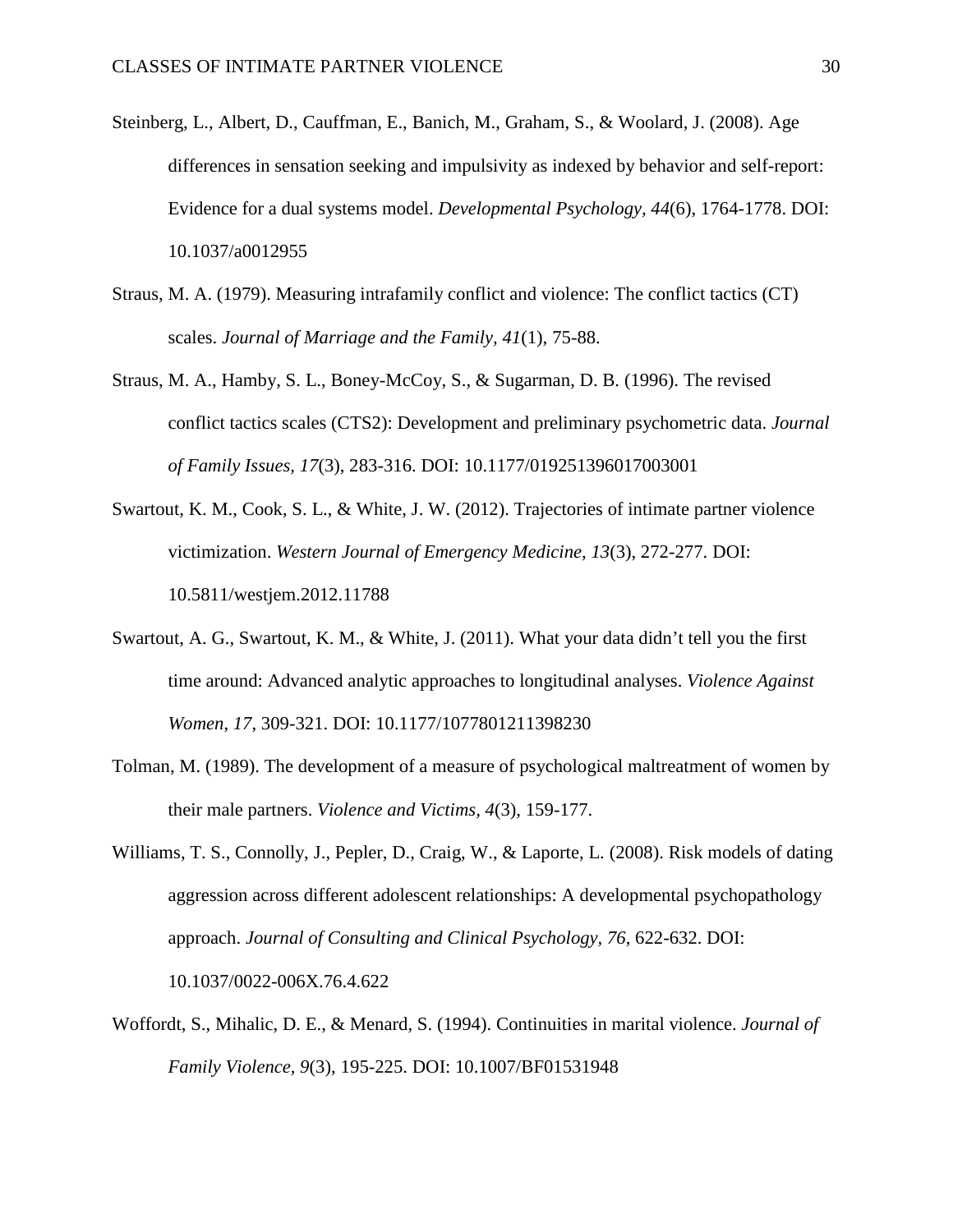Wolfe, D. A., Wekerle, C., Scott, K., Straatman, A., Grasley, C., & Reitzel-Jaffe, D. (2003). Dating violence prevention with at-risk youth: A controlled outcome evaluation. *Journal of Consulting and Clinical Psychology, 71(2)*, 279-291. DOI: [10.1037/0022-](http://psycnet.apa.org/doi/10.1037/0022-006X.71.2.279) [006X.71.2.279](http://psycnet.apa.org/doi/10.1037/0022-006X.71.2.279)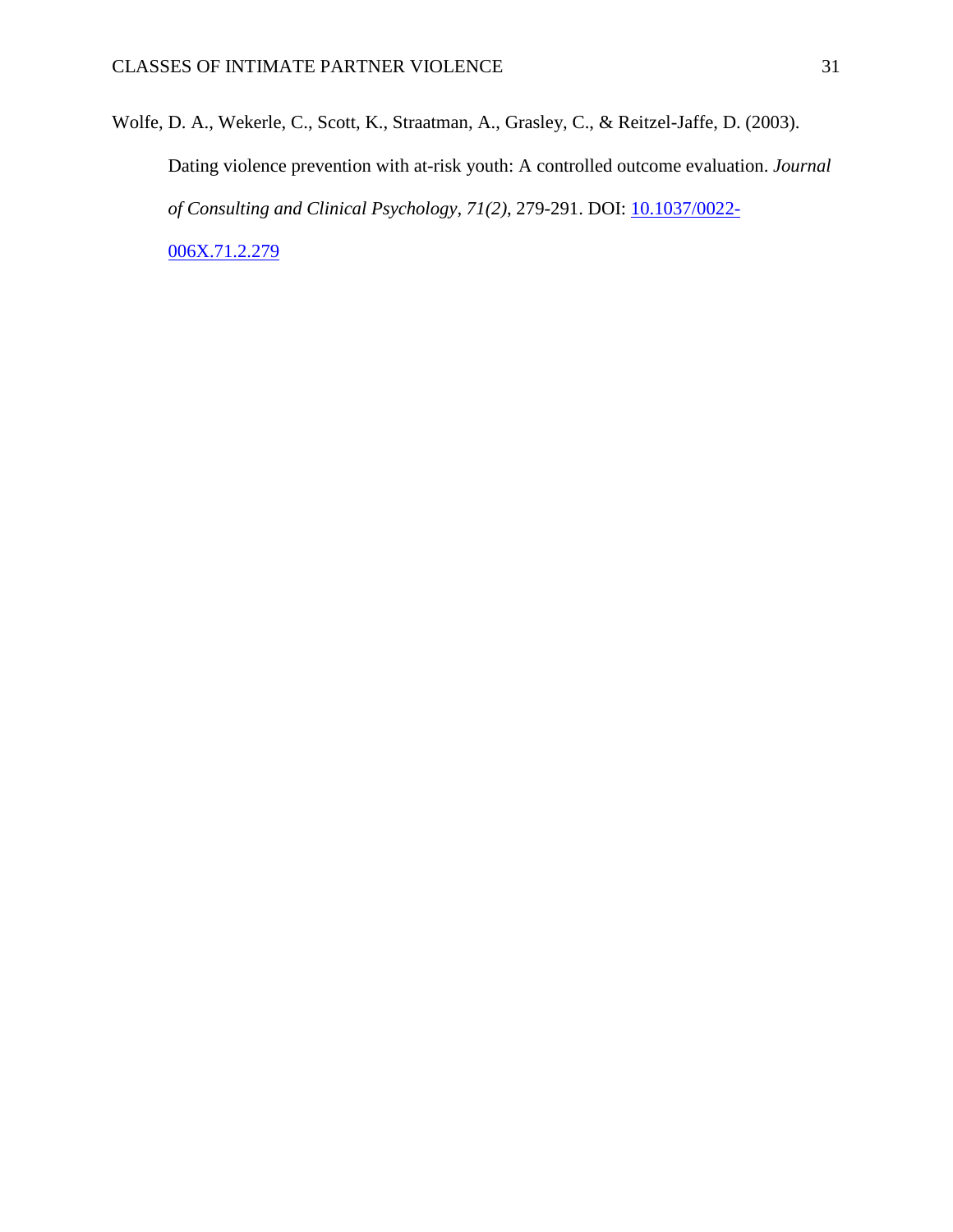| Psychological IPV  |           |            |                        |         |  |  |  |
|--------------------|-----------|------------|------------------------|---------|--|--|--|
| Model              | $-2LL$    | <b>BIC</b> | Adj. LRT               | Entropy |  |  |  |
| One-Class          | 11447.240 | 11737.798  |                        | 1.000   |  |  |  |
| Two-Class          | 10252.014 | 10598.211  | 1182.475 ( $p < .01$ ) | 0.760   |  |  |  |
| <b>Three-Class</b> | 9901.392  | 10303.228  | 344.431 $(p < .05)$    | 0.763   |  |  |  |
| Four-Class         | 9743.710  | 10201.185  | 154.898 $(p=.43)$      | 0.713   |  |  |  |
| Physical IPV       |           |            |                        |         |  |  |  |
| Model              | $-2LL$    | <b>BIC</b> | Adj. LRT               | Entropy |  |  |  |
| One-Class          | 5893.302  | 6214.770   |                        | 1.000   |  |  |  |
| <b>Two-Class</b>   | 4805.334  | 5182.442   | 1077.077 ( $p = .06$ ) | 0.885   |  |  |  |
| Three-Class        | 4575.286  | 5008.033   | 225.986 $(p=.16)$      | 0.825   |  |  |  |

Table 1. *Fit statistics for psychological and physical IPV classes* (*N* = 484).

*Note*. -2LL= Loglikelihood statistic; BIC = Bayesian Information Criterion; Adj. LRT = Lo-Mendell-Rubin adjusted Likelihood Ratio Test. Bold-type indicates the selected model.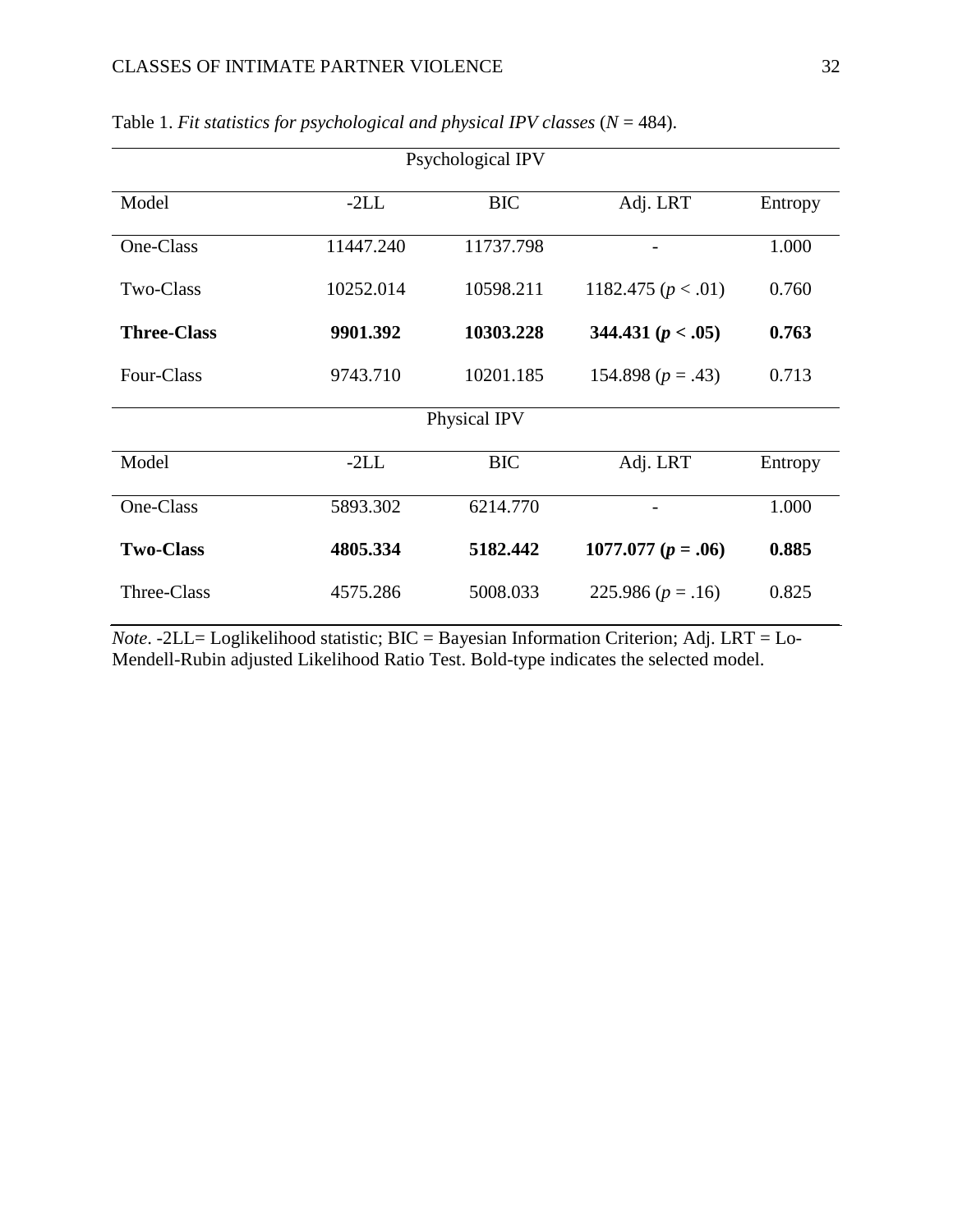|                              | Little-to-None<br>$(n = 110; 22.7\%)$ | Minor/Increasing<br>$(n = 255; 52.7\%)$ | Extensive/Increasing<br>$(n = 119; 24.6\%)$ |
|------------------------------|---------------------------------------|-----------------------------------------|---------------------------------------------|
| <b>Cross-Tabulation</b>      |                                       |                                         |                                             |
| <b>Results</b><br>$Sex^*$    |                                       |                                         |                                             |
| Male $(48.1\%)^+$            | $60.0\%$ <sup>o</sup>                 | 45.1%                                   | 43.7%                                       |
| Female $(51.9\%)^+$          | $40.0\%$ <sup>u</sup>                 | 54.9%                                   | 56.3%                                       |
| Cohabitation <sup>*</sup>    |                                       |                                         |                                             |
| No $(50.2\%)^+$              | 58.2%°                                | 51.0%                                   | $41.2\%$ <sup>u</sup>                       |
| Yes $(49.8\%)^+$             | $41.8\%$ <sup>u</sup>                 | 49.0%                                   | 58.8%°                                      |
| Married                      |                                       |                                         |                                             |
| No $(66.3\%)^+$              | 73.6%                                 | 64.7%                                   | 63.0%                                       |
| Yes $(33.7\%)^+$             | 26.4%                                 | 35.3%                                   | 37.0%                                       |
| <b>ANOVA Results</b>         | M(SD)                                 | M(SD)                                   | M(SD)                                       |
| $SES***$                     | $3.53^{\circ}$ (1.10)                 | $3.44^{\mathrm{a}}(1.21)$               | $3.01^b$ (1.12)                             |
| Educational<br>Attainment*** | $3.16^a(1.00)$                        | $2.98^{\text{a}}$ (1.00)                | $2.34^b$ (1.03)                             |
|                              |                                       |                                         |                                             |
| Years of Cohab. <sup>*</sup> | $.82^b$ (1.22)                        | $1.04^{ab}$ (1.36)                      | $1.34^a(1.67)$                              |
| Years Married~               | $.79b$ (1.53)                         | $1.01ab$ (1.70)                         | $1.31a$ (2.15)                              |

Table 2. *Demographic differences across classes for psychological IPV*  $(N = 484)$ .

*Note*. <sup>†</sup>Percentages of the total sample. <sup>o</sup> (Over-represented), <sup>u</sup> (Under-represented). Classes that share the same superscript in the ANOVA results are not different. Cohab. (Cohabitation);  $\tilde{p}$  < .10,  $\gamma p < .05$ ,  $\gamma p < .001$ .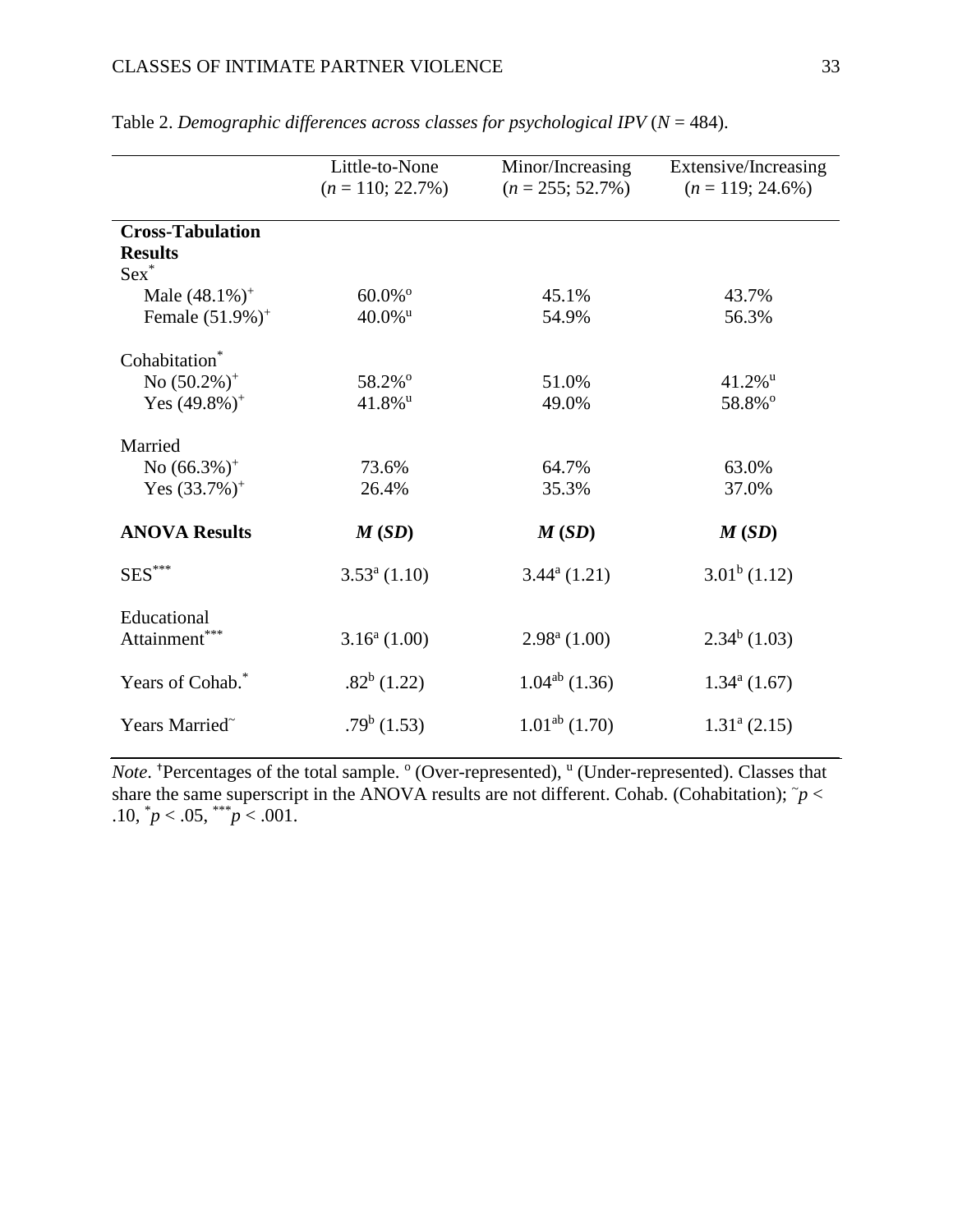|                                   | Little-to-None             | Extensive                 |
|-----------------------------------|----------------------------|---------------------------|
|                                   | $(n = 400; 82.6\%)$        | $(n = 84; 17.4\%)$        |
| <b>Cross-Tabulation Results</b>   |                            |                           |
| Sex                               |                            |                           |
| Male $(48.1\%)^+$                 | 50.0%                      | 39.3%u                    |
| Female (51.9%) <sup>+</sup>       | 50.0%                      | 60.7%°                    |
| Cohabitation**                    |                            |                           |
| No $(50.2\%)^+$                   | 53.0%                      | 36.9% <sup>u</sup>        |
| Yes $(49.8\%)^+$                  | 47.0%                      | 63.1%°                    |
| Married                           |                            |                           |
| No $(66.3\%)^+$                   | 66.3%                      | 66.7%                     |
| Yes $(33.7%)^+$                   | 33.8%                      | 33.3%                     |
| <b>Class Comparison Results</b>   | n(%)                       | n(%                       |
| Psych Classes***                  |                            |                           |
| Little-to-None                    | 109 (27.3%) <sup>o</sup>   | $1(1.2\%)^u$              |
| $(n = 110; 22.7\%)$ <sup>+</sup>  | $(99.1\%)^r$               | $(0.9\%)^r$               |
| Minor/Increasing                  | 230 (57.5%) <sup>o</sup>   | $25(29.8\%)$ <sup>u</sup> |
| $(n = 255; 52.7\%)^+$             | $(90.2\%)^r$               | $(9.8\%)^r$               |
| Extensive/Increasing              | 61 $(15.3\%)$ <sup>u</sup> | 58 (69.0%) <sup>o</sup>   |
| $(n = 119; 24.6\%)$ <sup>+</sup>  | $(51.3\%)^r$               | $(48.7\%)^r$              |
| <b>T-Test Results</b>             | M(SD)                      | M(SD)                     |
| $SES***$                          | 3.47(1.13)                 | 2.80(1.25)                |
| <b>Educational Attainment</b> *** | 2.97(1.01)                 | 2.38(1.11)                |
| Years of Cohabitation**           | .99(1.37)                  | 1.43(1.60)                |
| <b>Years Married</b>              | 1.03(1.77)                 | 1.05(1.90)                |

|  | Table 3. Demographic differences across classes for physical IPV ( $N = 484$ ). |  |  |
|--|---------------------------------------------------------------------------------|--|--|
|  |                                                                                 |  |  |

Note. <sup>+</sup>Percentages of the total sample. <sup>o</sup> (Over-represented), <sup>u</sup> (Under-represented). 'Psych class percentages in column of table in parentheses are row percents and add to 100%.  $\tilde{p}$  < .10,  $\tilde{p}$  < .01,  $*^{**}p < .001$ .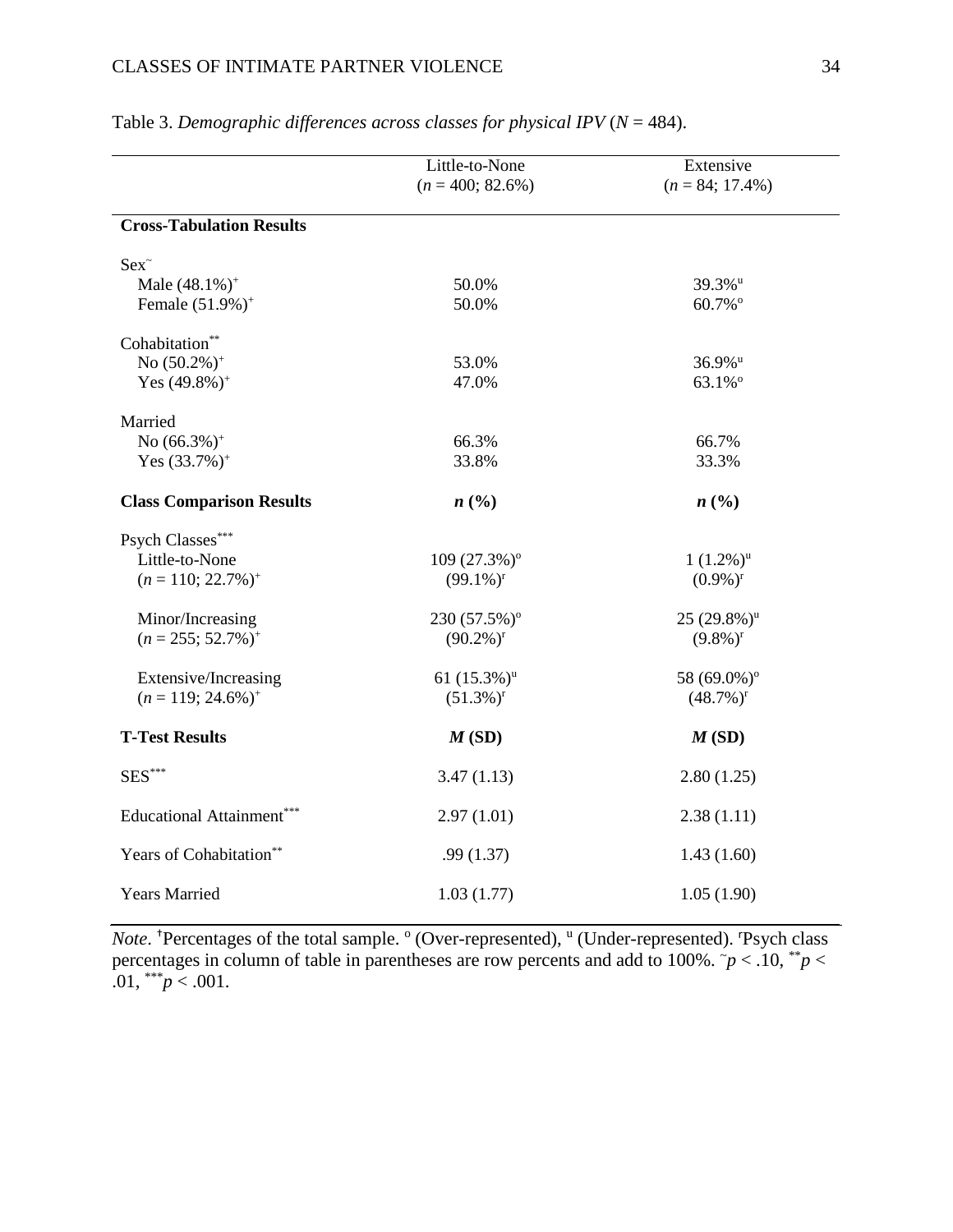

*Figure 1*. Plots of factor score means for classes of psychological IPV ( $N = 484$ ).